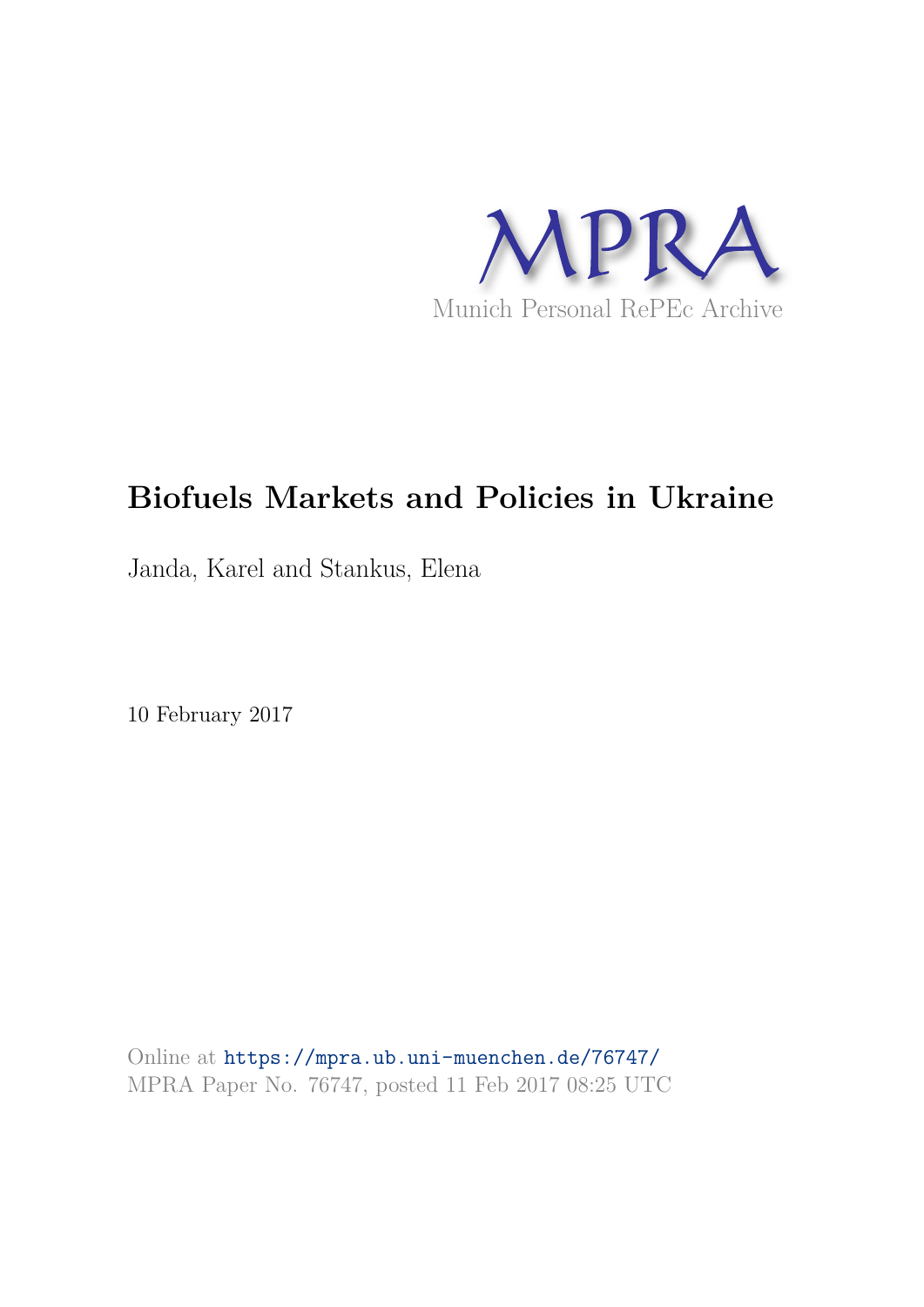### **Biofuels Markets and Policies in Ukraine**

Karel Janda*\** – Elena Stankus\*\*

**Abstract.** This paper provides an overview of biofuel's markets Ukraine. While Ukraine has great competitive advantage in the production of biofuels based on availability of the feedstock and fertile soils, it does not utilize this opportunity despite the policy goal of decreasing energy dependence on Russian fossil fuels. In the recent years Ukraine was working on fulfilment of European standards in the sector of biofuels. Most importantly, as opposed to Russia, Ukraine has built legislative base which aims to support the industry development and offer large scale of benefits. But due to high excise duty, low oil prices and no penalties for not achieving established indicators, the biofuel industry still stays nonoperating.

**Key words:** Eastern Europe; Biofuels; Ethanol; Biodiesel

**JEL classification:** R11; Q16; Q42; P28

 $\overline{a}$ 

 $*$  This project has received funding from the European Union's Horizon 2020 Research and Innovation Staff Exchange programme under the Marie Sklodowska-Curie grant agreement No 681228.We also acknowledge support from the Czech Science Foundation (grant 16-00027S) and from University of Economic, Prague (institutional support IP100040). Karel Janda acknowledges research support provided during his long-term visits at Australian National University and McGill University. We thank prof. Valery Zorkaltsev and Elena Gubiy from Melentiev Energy Systems Institute SB of RAS and Georgiy Geletukha from Bioenergy Association of Ukraine for their comments. The views expressed in the paper are those of the authors and not necessarily those of our institutions.

<sup>\*</sup> Karel Janda; Department of Banking and Insurance, University of Economics, Prague, W. Churchilla 4, 13067 Praha 3, Czech Republic and Institute of Economic Studies, Charles University, Opletalova 26,11000 Praha 1, Czech Republic, E-mail: Karel-Janda@seznam.cz

<sup>\*\*</sup> Elena Stankus; Department of Banking and Insurance, University of Economics, Prague, W. Churchilla 4, 13067 Praha 3, Czech, E-mail: elenastankus@gmail.com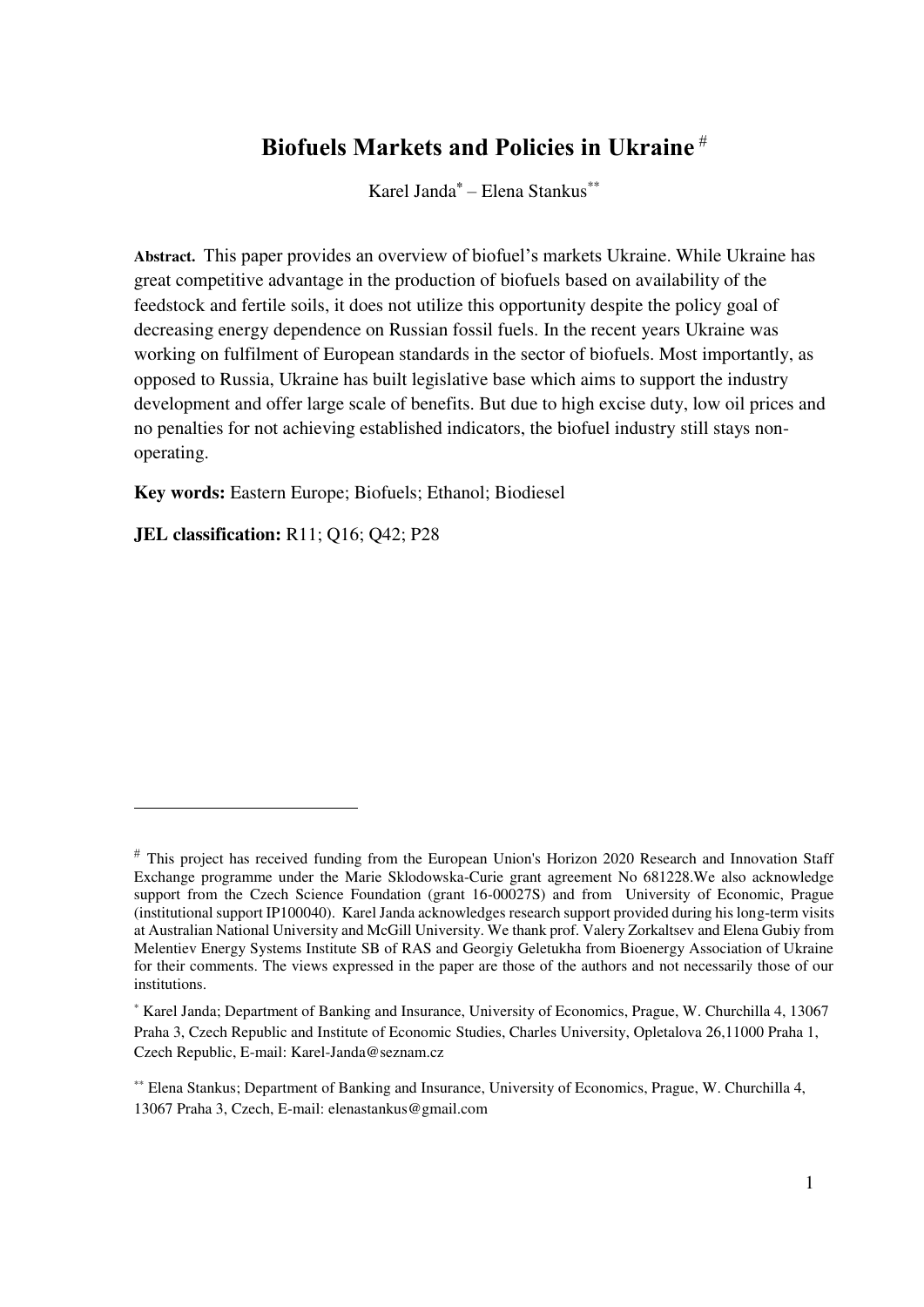### **Introduction**

Due to unique geographical position and the energy dependence, Ukraine plays essential role in European energy market. It became an important gas and oil transportation junction from Russia to Western and Eastern Europe. Since the gaining independence in 1991 Ukraine had gone through recession in the industrial sector, agricultural productivity as well as energy use. Despite the ongoing recovery, some industries still had been in the stage of reconstruction before the annexing the Crimea followed by war. In 2015 industrial production in the country had declined by 21,4% and the whole economy had shrunk dramatically. Meanwhile winter 2015/2016 was the first Ukraine spent without buying Russian gas. Instead it bought gas from Europe, which was by 30% more expensive than Russian (Petro, 2016).

| Table 1: Ukraine key indicators 2015 |  |
|--------------------------------------|--|
|--------------------------------------|--|

| Population (millions)                               | 42.5   |
|-----------------------------------------------------|--------|
| GDP (billion 2015 USD)                              | 90.62  |
| Energy production (Mtoe)                            | 63.95  |
| CO2 emissions from fossil-fuel use only (Mt of CO2) | 193.19 |

Ukraine with 42.5 million population consumes around 4.5 mt of gasoline per year. Domestic production of oil and natural gas can provide only 20% of this amount; the rest of consumed gasoline is supplied from neighbour countries or produced from imported oil. This pattern of traditional energy sources consumption is economically unfeasible and risky for energy and national security. Thus the Ukrainian energy infrastructure is defined by low efficiency and high dependence on imported energy sources. Alternative sources of energy would play a significant role in the achievement of energy and gasoline independence. Nowadays as a replacement, on the first place are considered biofuels. And Ukrainian potential for biomass and bioenergy in general is very large.

| Supply (ktoe)          | 2008  | 2009  | 2010  | 2011  | 2012  | 2013   | 2014   |
|------------------------|-------|-------|-------|-------|-------|--------|--------|
| Liquid biofuels        | 0     | 0     | 0     |       | 0     | 60     | 28     |
| Primary solid biofuels | 1711  | 1624  | 1666  | 1763  | 1738  | 2155   | 2383   |
| Export*                | $-39$ | $-57$ | $-87$ | $-65$ | $-75$ | $-340$ | $-502$ |
| Import*                |       |       |       |       |       | 4      | 25     |
| Biofuels **            | 1689  | 1549  | 1597  | 1682  | 1695  | 1879   | 1934   |
| Biofuels, % of TPES    | 1.3%  | 1.4%  | 1.2%  | 1.3%  | 1.4%  | 1.6%   | 1.8%   |

Table 2: Biofuels in the Balance of TPES in Ukraine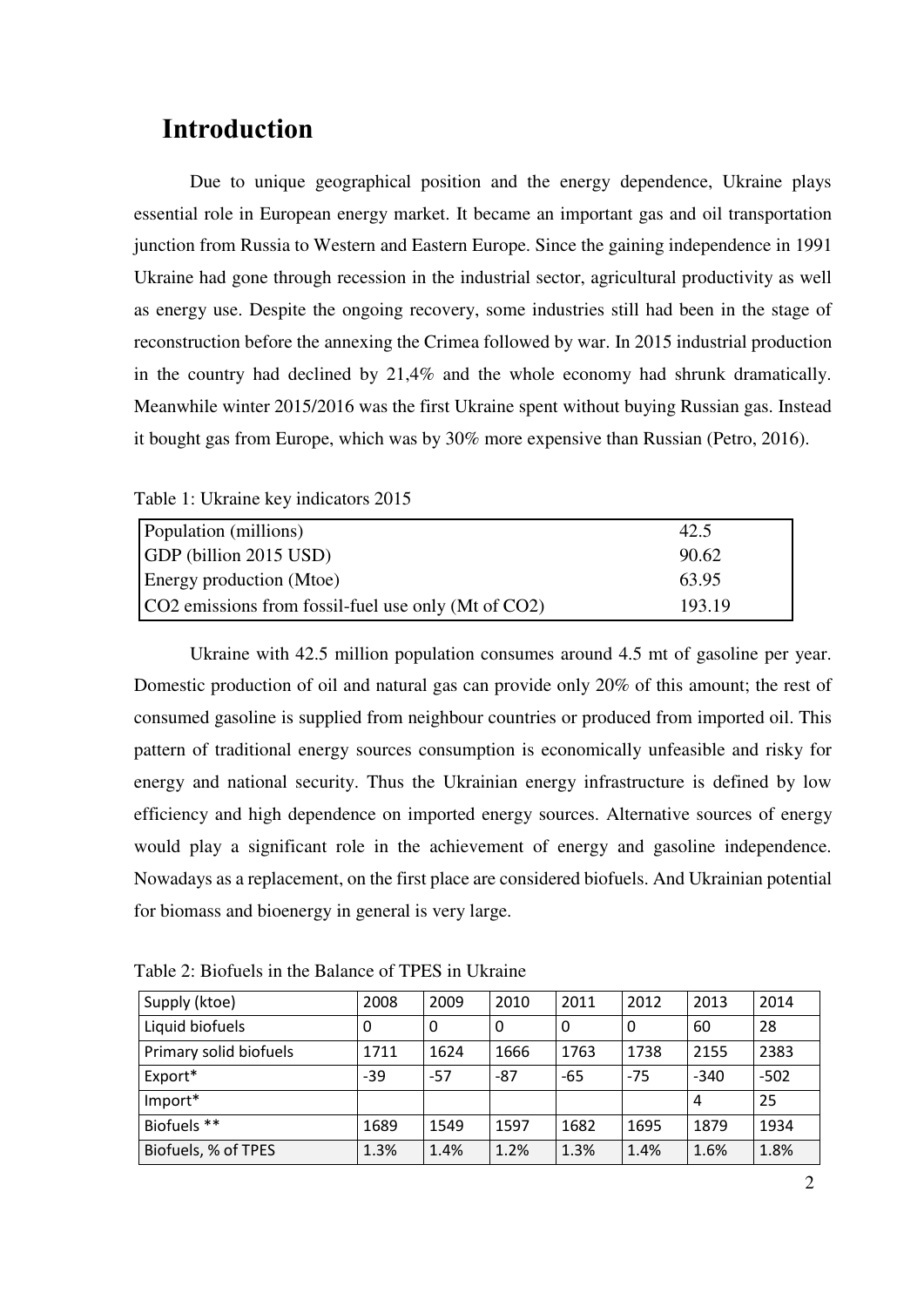#### TPES 134642 114536 132428 126557 122512 116140 105683

\*Export of biofuels relates to solid biofuels, while import to liquid biofuels \*\*Total primary supply of biofuels taking into account stock changes and net export Source: IEA, 2016

The country had already become one of the exporters of biofuel feedstock to Europe. Ukraine provides European countries with the rapeseed for biodiesel extraction and wood pellets for electricity and heat supply. Meanwhile EU is lobbying the cultivation of the rapeseed in Ukraine as well as Russian Federation and Kazakhstan. The main reason of import of Ukrainian feedstock stays low labour and energy costs and more fertile land.

Among the former Soviet Union countries Ukraine became the most successful in implementation of the Kyoto Protocol requirements. In 2015 Ukraine submitted the implementation of Intended Nationally Determined Contribution (INDC) under the United Nations Framework Convention on Climate Change. INDC establishes the target to reduce GHG emissions by at least 40% by 2030 in comparison with 1990s levels (940 MtCO2e). However the GHG emissions in Ukraine are forecasted to increase in the nearest future to 533- 776 MtCO2e despite the committed INDC level (Climate action tracker, 2015). Therefore Ukraine should revise its energy policy strategies in order to meet the targets, where supportive measures for renewable energy development will make a change. And while the share of biofuels and waste in the total primary energy supply reaches only 2% and policies are under development, the Ukrainian interest in biofuels is slowly increasing (State Statistics Service of Ukraine, 2016).

#### **Feedstock potential**

The Ukraine, same as Russia, has huge potential in biomass production, especially for first generation biofuels extraction. Main promising feedstock sources are agricultural commodities, primarily grain and corn for bioethanol, rapeseed, sunflower and soybean for biodiesel. Regarding lignocellulosic biofuels as well as electricity and heat supply, the range of feedstock sources is much larger due to high availability of agricultural residues and byproducts.

The volume of biomass energy potential for conventional biofuels varies from year to year, is difficult to forecast and depends mainly on the crops harvest. Gross potential is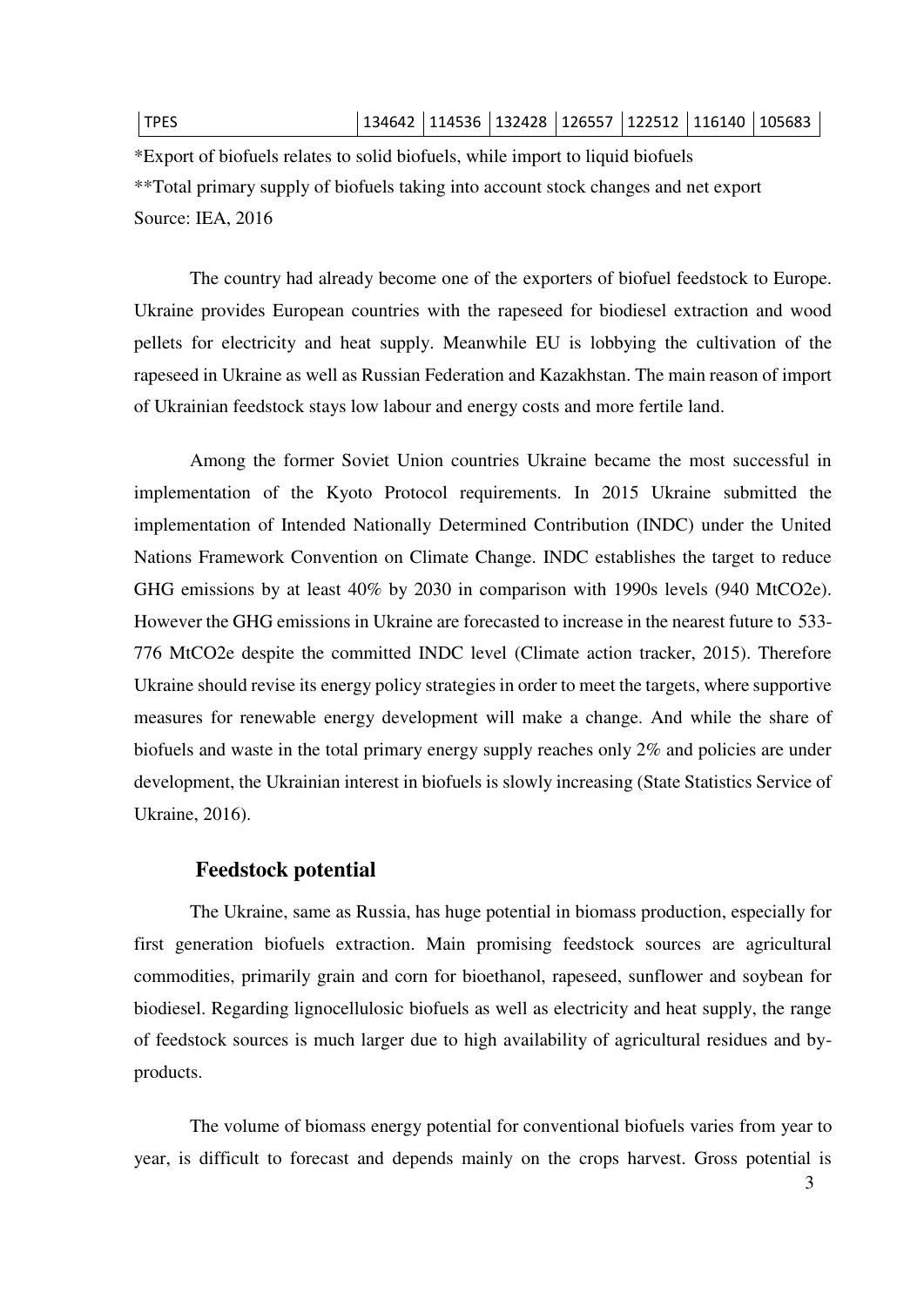estimated on 61 million tons of coal equivalent per year. Meanwhile technical potential reaches 40 million tons and economic potential – 28 million tons. Last five years was especially plenteous for the country in crops production, however grow of biomass energy potential was compensated by the oil prices downturn.

Every year Ukraine utilizes approximately 2 million tons of different kinds of biomass for energy production. Main contribution is made by wood wastes that represent biggest share of 80% in annual biomass consumption. 16% of Ukrainian territory is covered by forest, mainly Carpathians and Polissia regions. Estimated volumes of wood wastes for further processing into biomass include 1.4 million m3 of felling residues, 1.1 million m3 of wood processing waste, and 3.8 million m3 of firewood annually (Geletukha, 2006, 2013).

Table 3: Biomass and biofuel utilization for energy production in Ukraine

| Type of biomass/biofuel       | Annual consumption (ktoe) | Usage of economic potential |
|-------------------------------|---------------------------|-----------------------------|
| Straw from grain and rapeseed | 43                        | 1%                          |
| Biomass from wood             | 1296                      | 80%                         |
| Sunflower husk                | 343                       | 42%                         |
| Bioethanol                    | 53                        | 6.70%                       |
| Biodiesel                     |                           | 0%                          |

Source: Bioenergy association of Ukraine, 2014

Ukraine is one of the leading producers of grain worldwide and ranked fifth in the corn production with 28.45 mt annually. Domestic corn consumption is considered insignificant since most of it is being exported. Overall Ukraine exports 41% of its gross grain production, meanwhile United States exports 18.5%, China – 0.3% and EU – 9.3%. Taking in account the Ukrainian dependence on imported energy sources and recession in agriculture, exporting of almost half of grain production does not seem to be vital for economy. In opposite, these amounts of exported grain could be used for bioethanol production, contribution to the domestic energy supply and for initial boost of industry's development.

Second potential source of feedstock for bioethanol production is sugar beet and byproducts from the sugar production. The sugar beet production had significantly fallen in early 90s due to the lost export relationship after dissolution of Soviet Union. Nowadays, produced volumes of sugar beet cover only the domestic demand. Based on the Ukrainian Scientific Research Institute of Alcohol, from 1 ton of sugar beets could be produced up to 80 – 100 litres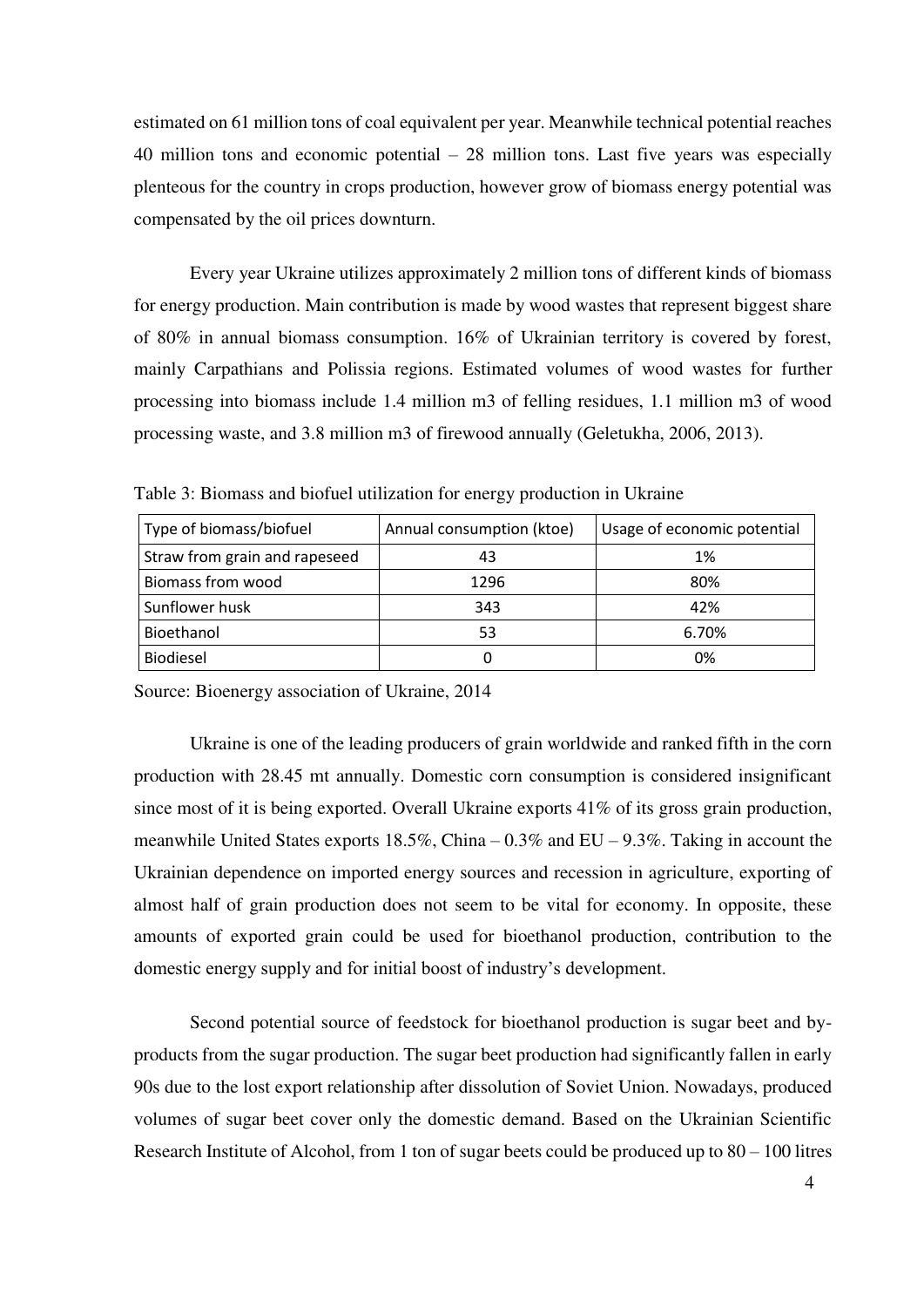of bioethanol. If the harvest of sugar beet would reach the same level as in 90s, crops, which are not involved in the sugar production, will be as much as 25 million tons. In this regard Ukraine would extract approximately 2 million tons of bioethanol, which is comparable to the Chinese volumes of bioethanol production -2.2 million tons (Kaletnik& Prutska, 2014).



Graph 1: Annual production of crops for biodiesel extraction in Ukraine Source: United States Department of Agriculture, 2016

Regarding biodiesel: rapeseed, soybean and sunflower are most promising crops for the feedstock. In Ukraine sunflower brings the largest share of the production of oilseeds. However sunflower oilseeds are typical for usage in the food industry and export-oriented, meanwhile rapeseed and soybean could be potentially used for the production of biofuels. The increase in biodiesel demand from abroad has triggered growth of oilseeds production in Ukraine. But almost all yield amounts is being exported to Europe and no industrial production has been established so far. During 2015/2016 season rapeseed prices in Ukraine varied between 10.400-10.600 UAH/mt what is approximately 381 USD/mt (APK-Inform Agency, 2016). At the same time, for instance Hamburg CIF price average for the same period was on 409 USD/mt (USDA, 2016). During seasonal months 2015/2016 from July till April the rapeseed export had reached 1416.5 kt and 1484 kt of soybean had been supplied during September – March to foreign markets (UkrAgroConsult, 2016). Taking into account fact that oil content of soybean and rapeseed is 17–25% and 48–52% respectively, Ukraine could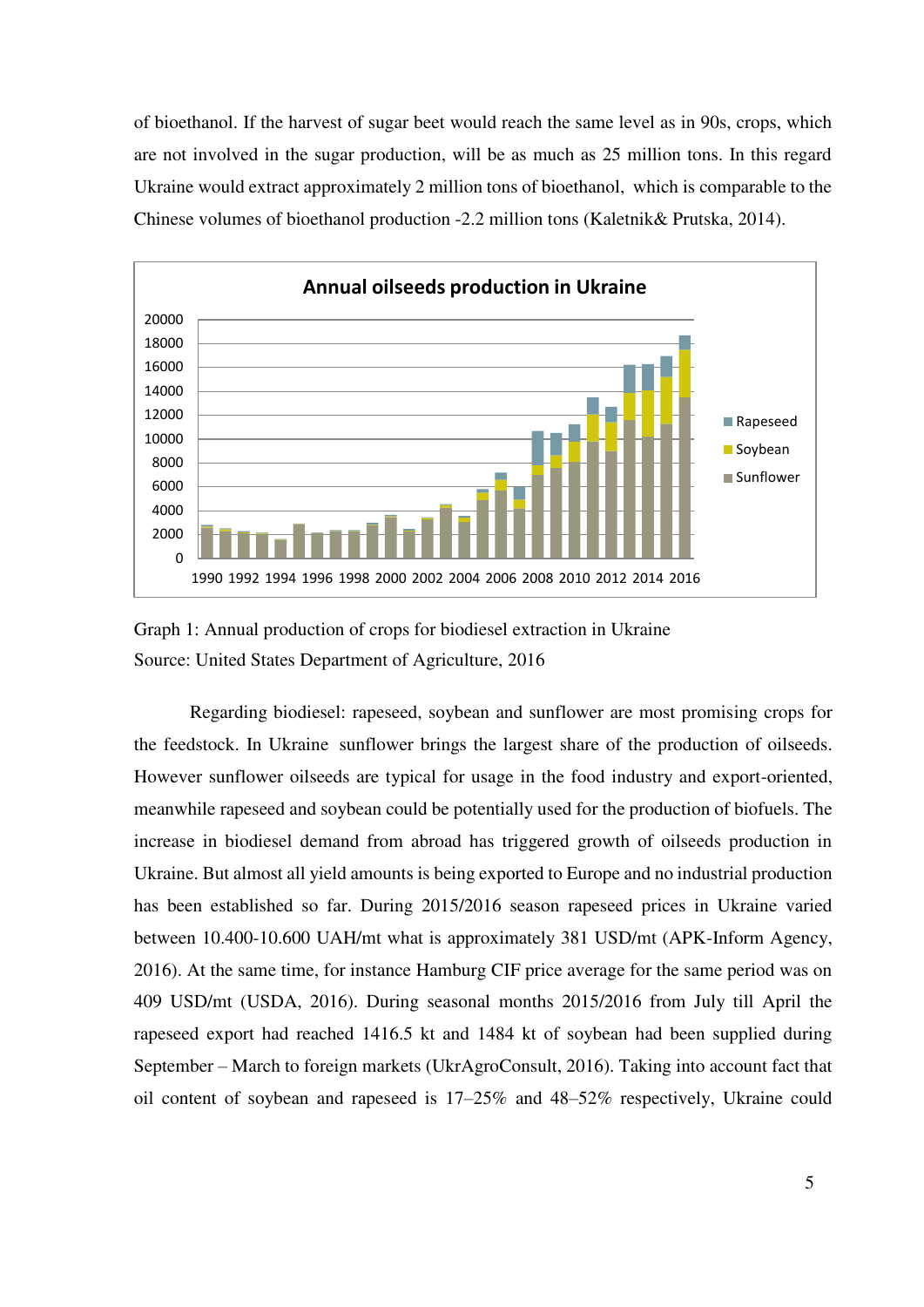produce about 1070 tons of crop oil that would fully cover the agricultural needs in biodiesel (Kaletnik & Prutska, 2014).

#### **Ukrainian incentives on biofuels market**

#### **Energy strategies**

Energy Strategy of Ukraine is a political document, which specifies the purpose and application of Ukrainian energy policy in the long term horizon along with procedures of its implementation. The strategy aims to address public efforts into fulfilment of targets for entire energy sector including renewables. According to the recent Energy Strategies, the main priority of the Ukrainian energy sector is support of energy security and ambition for European integration.

#### **Energy Strategy of Ukraine until 2030**

First edition of Energy Strategy of Ukraine for the period till 2030 had been adopted in March 2006. The document provides targets for the development of renewable energy production, which seem to be underestimated compared to analysed potential of bioenergy in Ukraine. Basic scenario of the strategy proposes significant growth in the energy consumption by 25% along with the increase in power consumption by 55% until 2030 compared to 2010. These key indicators are not considered as supportive for energy efficiency and security by saving non-renewable energy resources.

Later the document was revised due to the obsolete targets and trends, but mainly because it was not in line with the National Renewable Energy Action Plan (NREAP). In 2013 Cabinet of Ministers signed new Energy Strategy until 2030. Strategy proposes objects for biomass utilization in electricity generation that should reach 2.4% from the total renewable electricity and only 0.1% from the total electricity produced in Ukraine. Meanwhile it does not cover the usage of biomass in heat supply. The sector of liquid biofuels is the only sector of bioenergy, development of which is described in the document. One third of 33.7 billion m3 (in 2015) of consumed natural gas is necessary to be replaced by biofuels. In the baseline scenario the shift to the usage of gasoline containing 10% bioethanol until 2020 and 15% - by 2030 is planned. According to the ES, the expansion of biodiesel as motor fuel happens after 2020. Further up to 2030, will be made a transition to use of biofuels with 7% of biodiesel.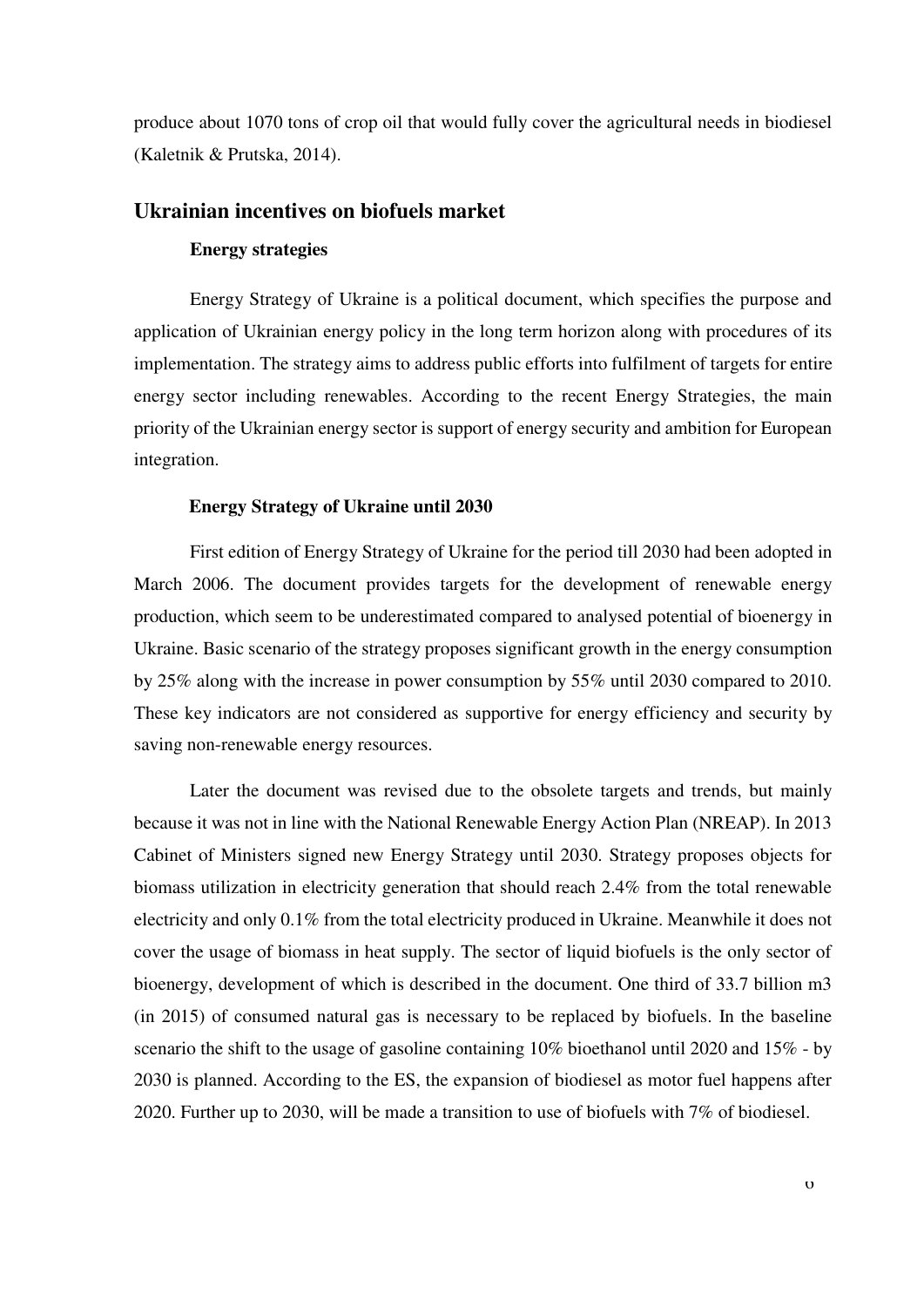|                                                  | 2010       | 2015 | 2020       | 2025 | 2030 |
|--------------------------------------------------|------------|------|------------|------|------|
| Bioethanol consumption, million tons             | ${}< 0.11$ | 0.3  | 0.6        | 0.8  | 1.1  |
| Biodiesel consumption, million tons              | 0          | 0    | ${}_{0.1}$ | 0.3  | 0.8  |
| Total consumption of biofuels                    | ${}_{0.1}$ | 0.3  | 0.6        | 1.1  | 1.9  |
| Share of biofuels in motor fuels consumption (%) | $\leq 1$   | 2.5  | 4.5        | 7.2  | 10.9 |

Table 4: Biodiesel and bioethanol development in the Energy Strategy until 2030

Source: Energy Strategy of Ukraine until 2030, 2013.

Total investments estimated for implementation of the strategy increased by 5% in comparison with the previous version of the strategy and reach 1.821 trillion UAH (71 billion USD in the 2016 prices). Approximately 7% from these funds are planned to address for the development of RES. Meanwhile the evolution of renewable energy sector will take place while competing with the traditional sources.

According to Bioenergy Association of Ukraine the development areas and targets proposed in the new Energy Strategy until 2030 are opposite to trends in the energy sectors of leading countries. Taking into account the fact that Ukraine is willing to become a member of EU, its actions and policies do not complement the EU strategy in the sphere of renewables. Moreover Ukraine basically envisages a scenario leading to the stagnation of the renewable energy sector. Based on the 2014 year data, Ukrainian share of biofuels in the final energy consumption in the industry of transport is 0.3%. In comparison, average share of renewable energy sources in transport fuel consumption across the EU-28 was 5.9 % in 2014 (IEA, 2016).

Energy Strategy is the document that should be reviewed every five years and updated taking regarding new trends and opportunities. In order to improve current situation in the sector of renewables, two drafts of the new Energy Strategy until 2035 had been developed.

#### **Energy Strategy of Ukraine until 2035**

First version of the new strategy was approved in 2015 by National Institute for Strategic Research and key figures were confirmed with NREAP. Nonetheless the document includes growth in gross final energy consumption by 12.6% by 2035 in comparison with 2013, what is not coordinated with the general European trend of minimising the energy consumption. Updated Energy Strategy proposes an optimisation of the country's energy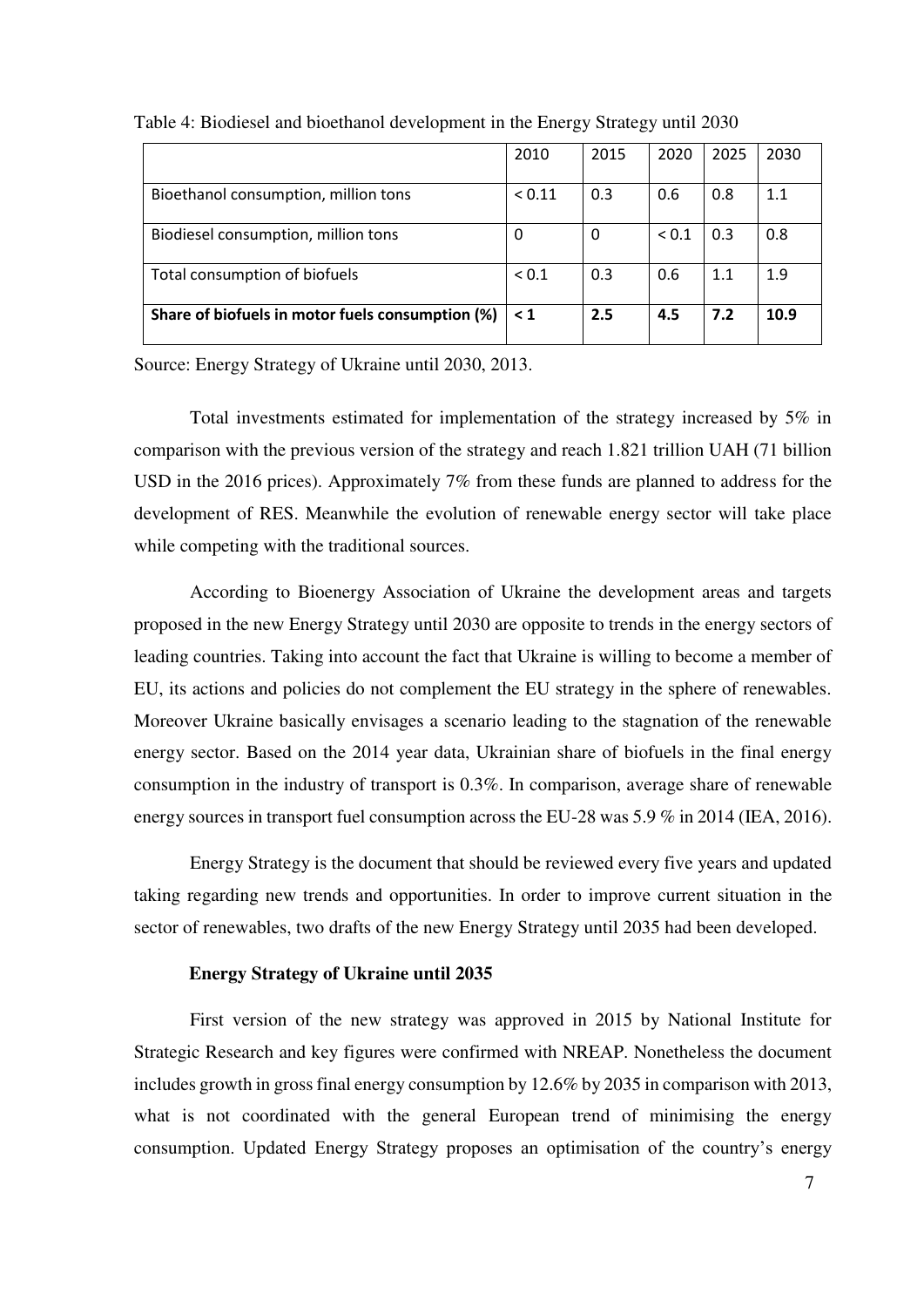balance by increase in share of renewable energy up to 11% in 2020 and to 20% by 2035. Table below shows projected energy balance, including development of renewable energy sources share in the new version of Energy Strategy until 2035.

| <b>Consumption, Mtoe</b>             | 2013                     | 2020    | 2025    | 2030    | 2035    |
|--------------------------------------|--------------------------|---------|---------|---------|---------|
| Coal                                 | 41.4                     | 37.69   | 38.37   | 37.27   | 33.78   |
| Natural gas                          | 39.5                     | 37.33   | 33.57   | 33.2    | 34.17   |
| Oil products                         | 9.85                     | 13.97   | 14.86   | 15.74   | 16.48   |
| Nuclear power                        | 21.9                     | 25.31   | 25.38   | 27.39   | 32.86   |
| Biomass, biofuel and waste           | 1.56                     | 6.38    | 8.91    | 11.85   | 13.1    |
| Solar energy                         | 0.07                     | 0.37    | 0.56    | 0.7     | 0.84    |
| Wind energy                          | 0.08                     | 0.21    | 0.32    | 0.43    | 0.54    |
| Hydraulic power                      | 1.14                     | 0.93    | 1.02    | 1.21    | 1.25    |
| Ambient power                        | 0.05                     | 0.78    | 1.42    | 1.86    | 2.4     |
| Net export                           | $\overline{\phantom{a}}$ | $-1.03$ | $-1.29$ | $-2.15$ | $-2.58$ |
| Total                                | 115.55                   | 121.94  | 123.12  | 127.5   | 132.84  |
| including RES                        | 2.9                      | 8.67    | 12.23   | 16.05   | 18.13   |
| <b>Gross final consumption (TFC)</b> | 69.56                    | 78.89   | 80.84   | 85.13   | 88.91   |
| The share of RES in TFC, %           | 4.5                      | 11      | 15.1    | 18.9    | 20.4    |

Table 5: Projected balance of fuel and energy sources until 2035

Source: Draft of Energy Strategy of Ukraine until 2035, 2015.

The ES pays more attention to the second generation biofuels and envisages growth in the share of biofuels usage in the transport market. One of the tasks of the strategy is to establish technical requirements to the production and utilization of biofuels and put into force mandatory requirements regarding the usage of advanced biofuels in vehicles. According to the Table 9, forecasted gross final consumption of biofuels and wastes will reach 4909 ktoe, only 4.5% of which will be used in transportation, 9.3% in agriculture, 6.9% in food industry and around 77% by population.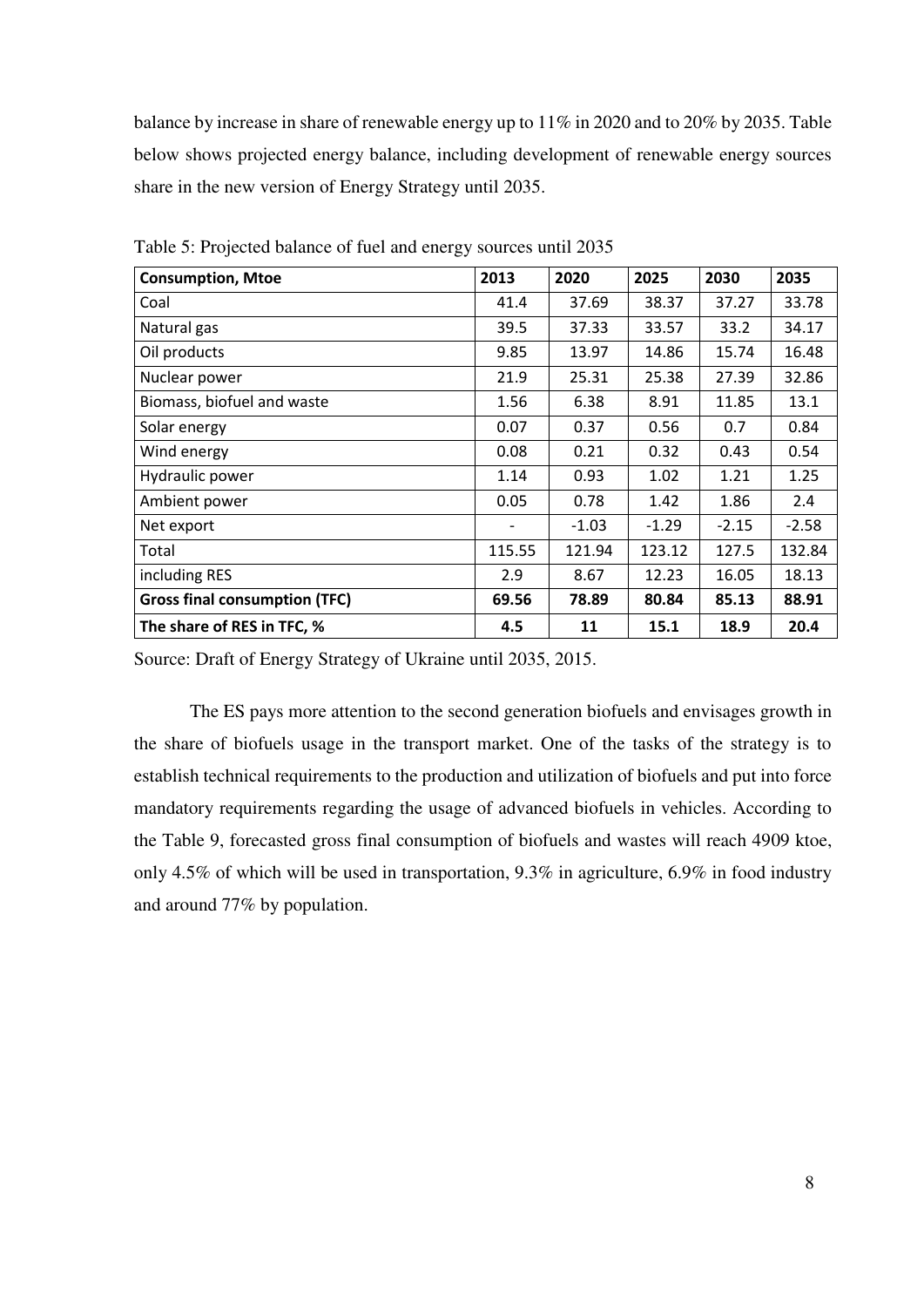| Supply and consumption, thousands tons of o.e. (ktoe) | <b>Biofuel and waste</b> |
|-------------------------------------------------------|--------------------------|
| Production                                            | 13100                    |
| <b>Gross final consumption</b>                        | 4909                     |
| Industry including                                    | 403                      |
| Food industry                                         | 343                      |
| Other industrial sectors                              | 60                       |
| Transport                                             | 223                      |
| Agriculture                                           | 459                      |
| Services and other consumers                          | 52                       |
| Population                                            | 3772                     |

Table 6: Targeted supply and consumption of biofuels and waste in 2035

Source: Draft of Energy Strategy of Ukraine until 2035

Second draft of the document was named New Energy Strategy of Ukraine and it was proposed by Razumkov Centre in collaboration with the National Institute for Strategic Research attached to President of Ukraine and other key NGOs and research institutions of Ukraine. The main difference of this Energy Strategy is that in the opposite to the first document, it plans decrease of the consumption of primary energy from 115.2 Mtoe in 2013 to 102.6 Mtoe in 2035, which is following general trend of energy efficiency rise.

Both versions of ES are currently sent for approval from state agencies. The Energy Strategy until 2035 was planned to be signed already in 2014, however due to low oil prices environment and ongoing war, its examination was postponed indefinitely.

#### **Investment programs**

Even before the main supportive legislation for biofuels had been developed, the government had approved "Ethanol" program in early 2000 followed by technical documents on bioethanol blends. Based on the program, production of bioethanol was established in the number of branches of state enterprise "Ukrspirt". During development stage, testing and further implementation from 1998 till 2004, "Ukrspirt" entities had produced approximately 54 thousand tons of bioethanol. However, because of the lack of legislative support and mandatory blends, along with the increase in prices of feedstock, production of bioethanol had been temporary stopped in 2005.

In 2005 the Cabinet of Ministers had approved the Program to develop biodiesel production. The program envisages that Ukrainian production and consumption of biofuels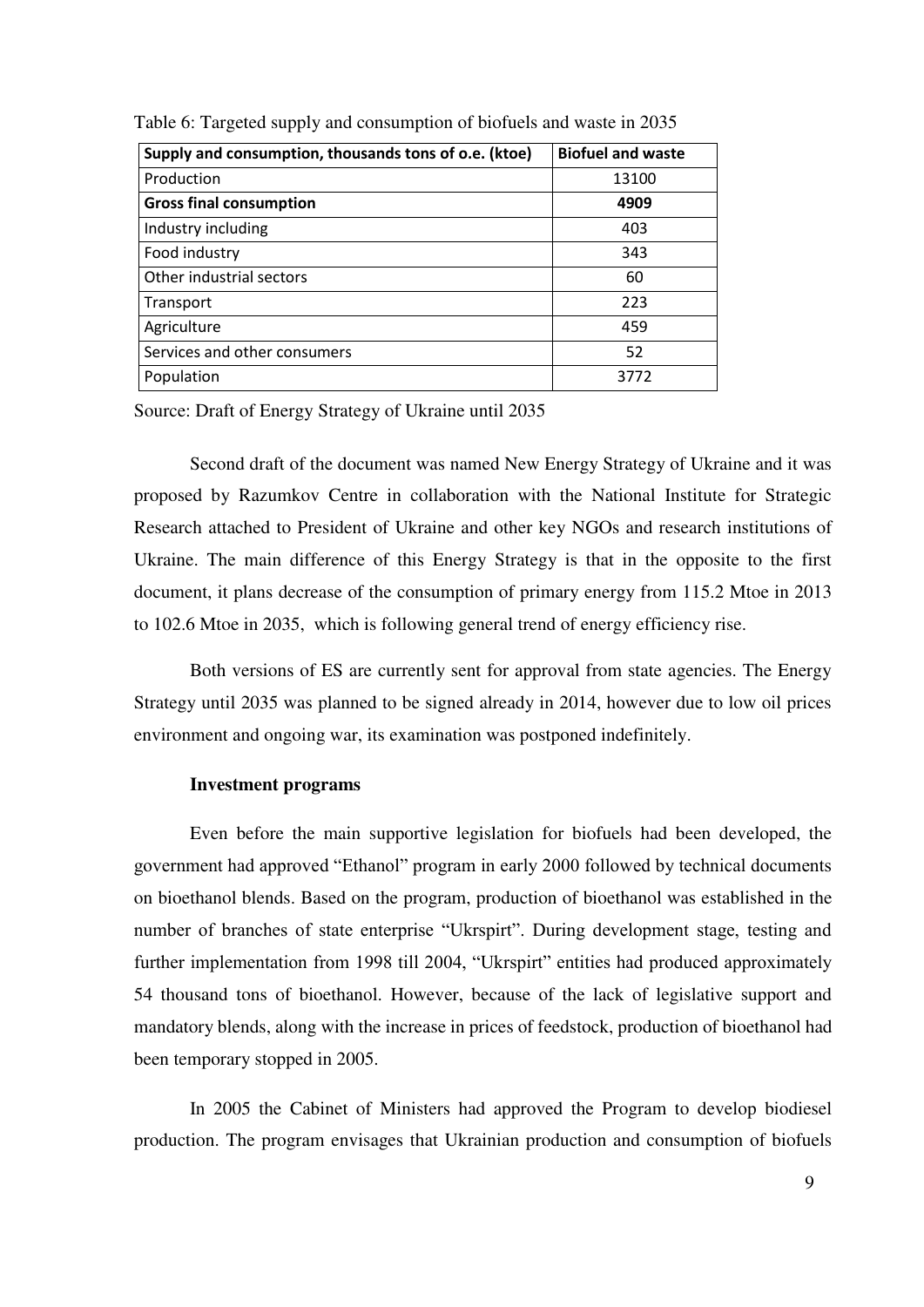will grow approximately to 520 000 tonnes in 2010. According to the program rapeseed production in 2009 should increase to 6.6 million tons and 7.5 million tons in 2010. Whilst the maximum, rapeseed production had ever reached, was 2.9 million tons in 2008 (see Graph 5 above). Thus the production forecast of the program was based on the inadequate assumptions. As reported by USDA: the program introduces very general and unclear methods to attain established targets and does not provide biodiesel producers with benefits. In this regard the implementation of Program to develop biodiesel production has had insignificant impact on the Ukrainian biofuel industry.

#### **Legislation in the Ukrainian sphere of biofuels**

As a member of Energy Community Treaty, on a voluntary basis Ukraine had implemented EU directives on biofuels and other RES for transport (2003/30/EC). An important step in the direction of biofuels development had been adoption of law "On stimulation of production of biological fuels" in 2008. For the first time in the history of independent Ukraine the law states that biofuels could be produced by any business entity. Before its ratification the only legal producer of biofuel was "Ukrspirt" as a state monopolist. Following year the law "On alternative fuels" had been adopted. This law defines legal, social, economic, environmental and organizational principles of production and extraction of alternative fuels, as well as stimulating an increase of their share up to 20% from the total volume of fuel consumption in Ukraine until 2020. Based on the new legislation, all Ukrainian suppliers producing biofuels for selling have to be certified. And all economic subjects that are operating in production, storage and selling liquid types of biofuels and biogas need to be included in the state register.

Government of Ukraine is encouraging investments into the development of biofuel facilities by offering benefits not only to producers but also to consumers. In the following years Cabinet of Ministers had approved number of tax related incentives in the biofuel industry:

#### *Corporate Profit Tax*

In 2009 year president of Ukraine signed a law "About amendments to some laws of Ukraine on facilitating the production and use of biofuels". The significant stimulating effect of which became the temporary cancellation of corporate profit tax related up to 80% of the profits from the heat and electricity production from biofuels, materials and components which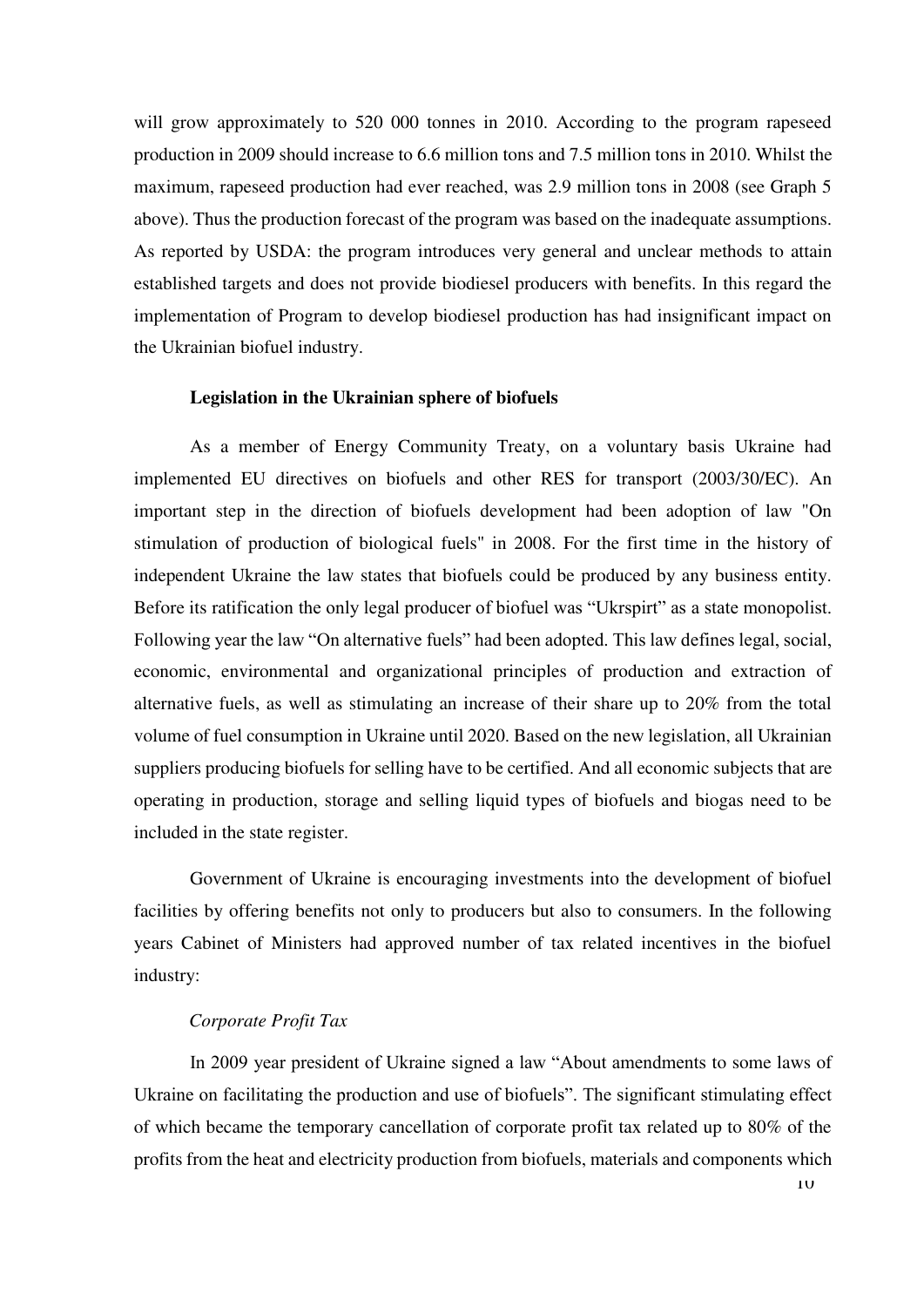will be used in production, along with production and services in transport and equipment related to renewable energy. The law came into force in 2010 year and it was supposed be in force for ten years. The law requires usage of freed up funds to lower production costs of the entity.

In addition the law encourages not only the producer but also the consumer. In particular bonus depreciation provided for the period until year 2019 related to equipment operating or/and producing biofuels. In this regard in the first reporting period the depreciation of 50% from the book value is allowed. Individuals, who have bought or converted their car's engines for usage of biofuels, can use this tax benefit for the payment of income tax.

#### *Value added tax (VAT) and import customs duties*

According to the Tax Code, imports of the certain types of machinery and materials related to alternative types of fuels into Ukraine are exempt from VAT as well as custom duties. Nonetheless, only small number of companies had received exemption from VAT due to lack of transparency in the procedure (Sysoievis & Cherniavskyi, 2013).

#### *Land tax and leasing*

Tax reduction is applicable to the land used for RE facilities; it includes 25% of the standard rate and 3% from the annual lease payment value (standard rate reaches 12%) for state and municipal lands.

#### *Law on Alternative Fuels*

Next step in biofuel support policies made by the Ukrainian Parliament had been an adoption of law "On introduction of changes to certain laws of Ukraine regarding the production and use of motor fuels containing biocomponents" in 2012, which brought amendments in the law "On alternative fuels" accordingly to the slow increase in production and use of biofuels in motor fuel mix. The law envisages that minimum recommended rate of bioethanol, contained in motor fuels, produced or imported to Ukraine, should reach at least 5% in 2013. In 2014 – 2015 the minimum had become mandatory and gradually achieve minimum of  $7\%$  in 2016.

However mandatory rates were not tolerable to engines, which are not suitable for the usage of biofuel blends and require modification. As a result the Ministry of Energy and Coal Industry of Ukraine had developed new draft of "On changes to the article 2 of the Law "On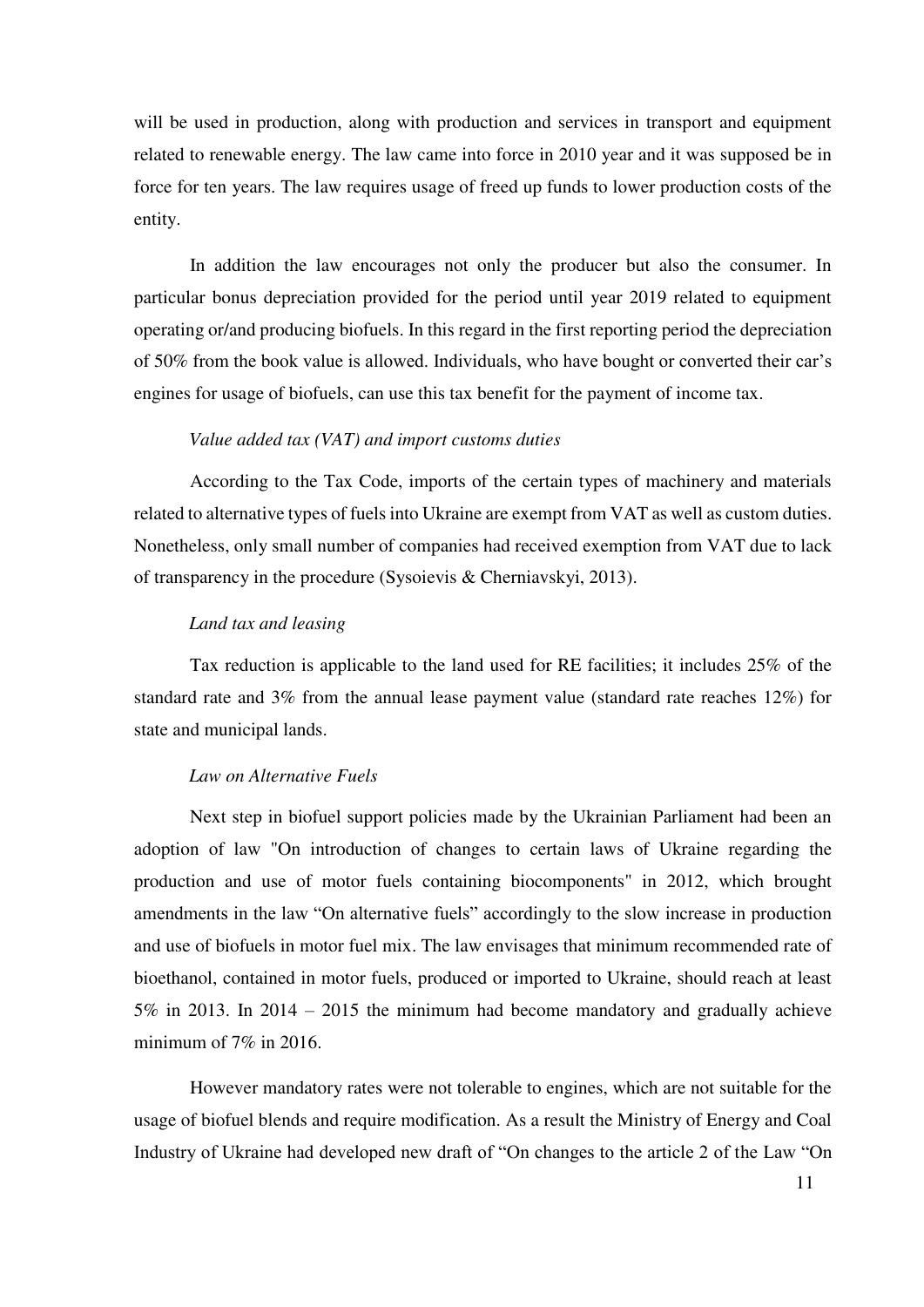Alternative Fuels" that decreases obligatory rates of bioethanol in 2014 to the 3% minimum and cap of 5%. For 2016 minimum mandatory rate shall be 5% and not exceed 10%. But as reported by Energy Reforms Coalition in 2014:

*"In reality, general transition to bio-fuel has not taken place due to gaps in legal regulation of production, storing and selling of alternative fuel".*

#### *Standardisation of biofuels*

State standard of Ukraine (DSTU) №4841 and DSTU №6081 were developed already in 2007 and 2009 respectively. The standards introduce quality requirements for the biodiesel and the gasoline blends with biodiesel. However there is no authority yet, who would issue the approval of fulfilled standards, and the ratification process is not confirmed. Regarding bioethanol, DSTU №4839 for bioethanol blends had been approved earlier in 2007. Nonetheless it sets maximum volume of bioethanol content on 5%, what was not coordinated with changes in mandatory rate for 2014 and therefore was revised in the same year. Separate DSTU №7166 signed in 2010 introduces technical conditions for bioethanol.

#### *Feed-in Tariff*

In 2009 first efficient program "The Green Tariff" had come into force, which represents feed-in tariff scheme for electricity produced from all kinds of RES, including biofuels. The tariff allows government, on behalf of state enterprise "Energorynok", to buy electricity generated from RES from commercial entities and individuals. Meanwhile the enterprise is obliged to purchase offered amount of electricity produced from RES from subjects for whom the 'green' tariff is established. The adopted program is developed for the period until 2030. Thanks to this policy, economic objects do not have to pay for the electricity but also sell the excess to the government. According to the National Commission of State Regulation in the Sphere of Energy, by May 2014 green tariff had been received by 5 companies, producing electricity from biomass and 5 entities operating on biogas.

#### *Excise duty*

In 2013 the government introduced the separate excise duty for alternative fuels with minimum 5% of bioethanol and biodiesel. The main argument in favour of these changes was an increase in the state revenues, as well as elimination of schemes for tax evasion in the production of alternative fuels. The amendment in the tax policy settled up price of traditional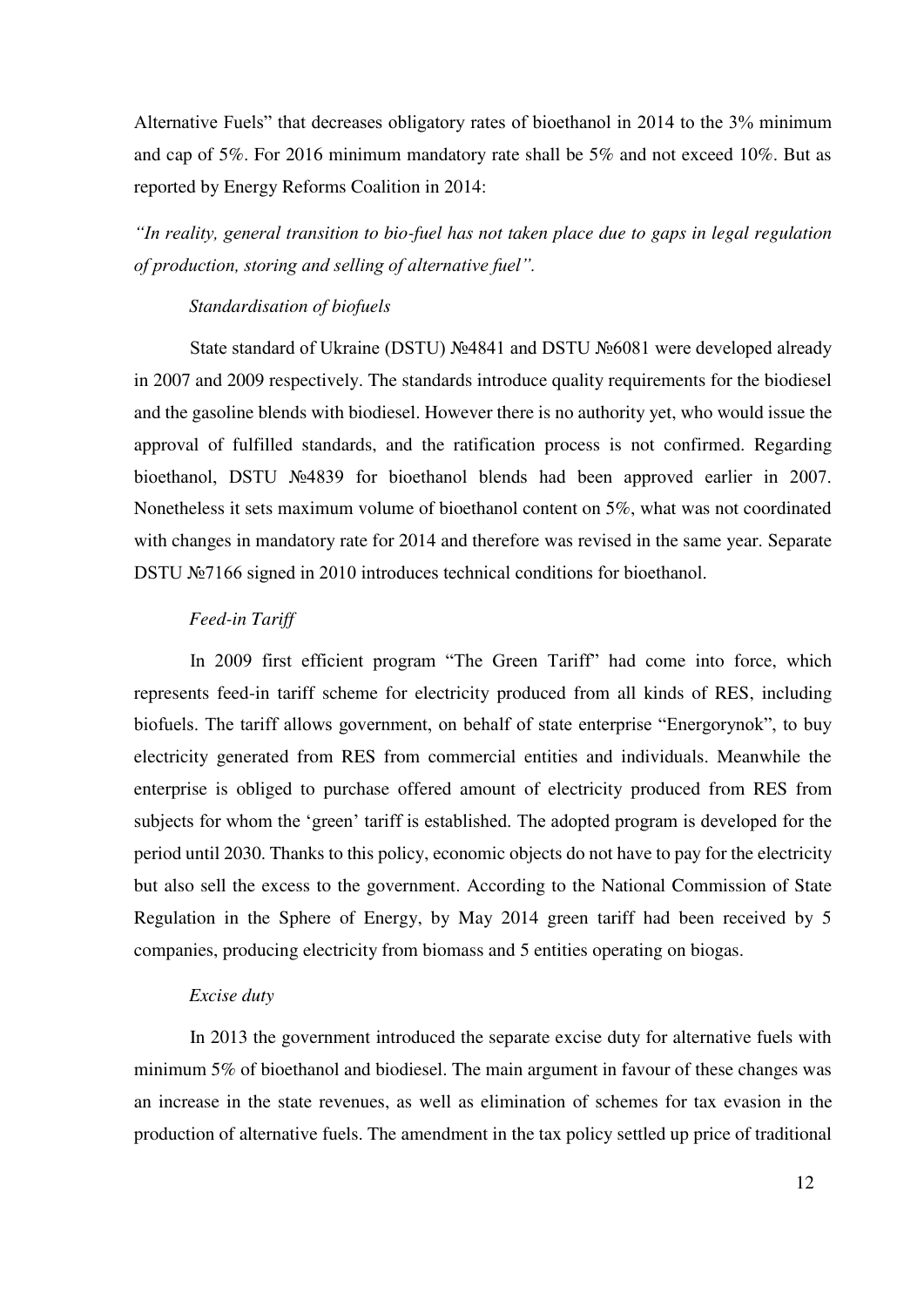fuel and biodiesel, ever since Ukrainian biodiesel production is zero (lastly in 2012 318 tonnes of biodiesel was produced). Regarding bioethanol blends with gasoline, the excise tax rate was established at 50% from the standard rate of gasoline and reached 99 EUR/t, what had initiated break in the bioethanol industry.

Further in 2015 another powerful change in the Tax Policy was approved, which set back the progress in Ukrainian biofuel market to the early stage of development. Parliament had raised excise tax on motor fuels and differentiated two tax rates for bioethanol blends. In case of biofuels with minimum 5% of bioethanol excise duty had increased by 42% from 99 EUR/t to 141 EUR/t (70% from the standard rate). Besides for alternative fuels with higher levels of bioethanol (minimum 30%) was introduced tax rate of 50% from the new gasoline rate (114 EUR/t). The excise tax increase for traditional motor fuels was accepted only for half a year, whereas for alternative fuels – on a permanent basis. As confirmed by director of Ukrainian association of alternative fuels producers "Ukrbiopalivo" Taras Nikolaenko, due to amendments in the Tax Code, all of bioethanol plants had stopped their production. Because of the downturn in oil prices and increase of excise tax, production of biofuel in Ukraine became disadvantageous. The association is now dealing with the implementation of requirements based on the signed Directive 2009/28/EC and the employment of European excise law, which claims the production of fuels that reduce emissions, should be taxed at a preferential regime.

Further amendments in the law "On alternative fuels" were made recently in 2016. Previous version of the law required economic entities, which are engaged in the sphere of biofuels, be included in the state register of biofuel producers in the manner prescribed by the Cabinet of Ministers of Ukraine. New amendments cancel this condition and notably simplify doing business in the production of biofuels.

#### **International collaboration**

In 2012 Ukraine had been cooperating with China in arranging of biofuel production. The collaboration consisted of exchange of obsolete machinery in the number of unprofitable alcohol plants and conversion their business line into bioethanol production. Later in spring of 2013 Ukrainian Ministry of Agriculture and Finland had agreed on partnership in alternative fuel sources industry. Especially Ukraine was interested in bringing Finnish know how to production of biofuels and internship of Ukrainian experts regarding latest technologies in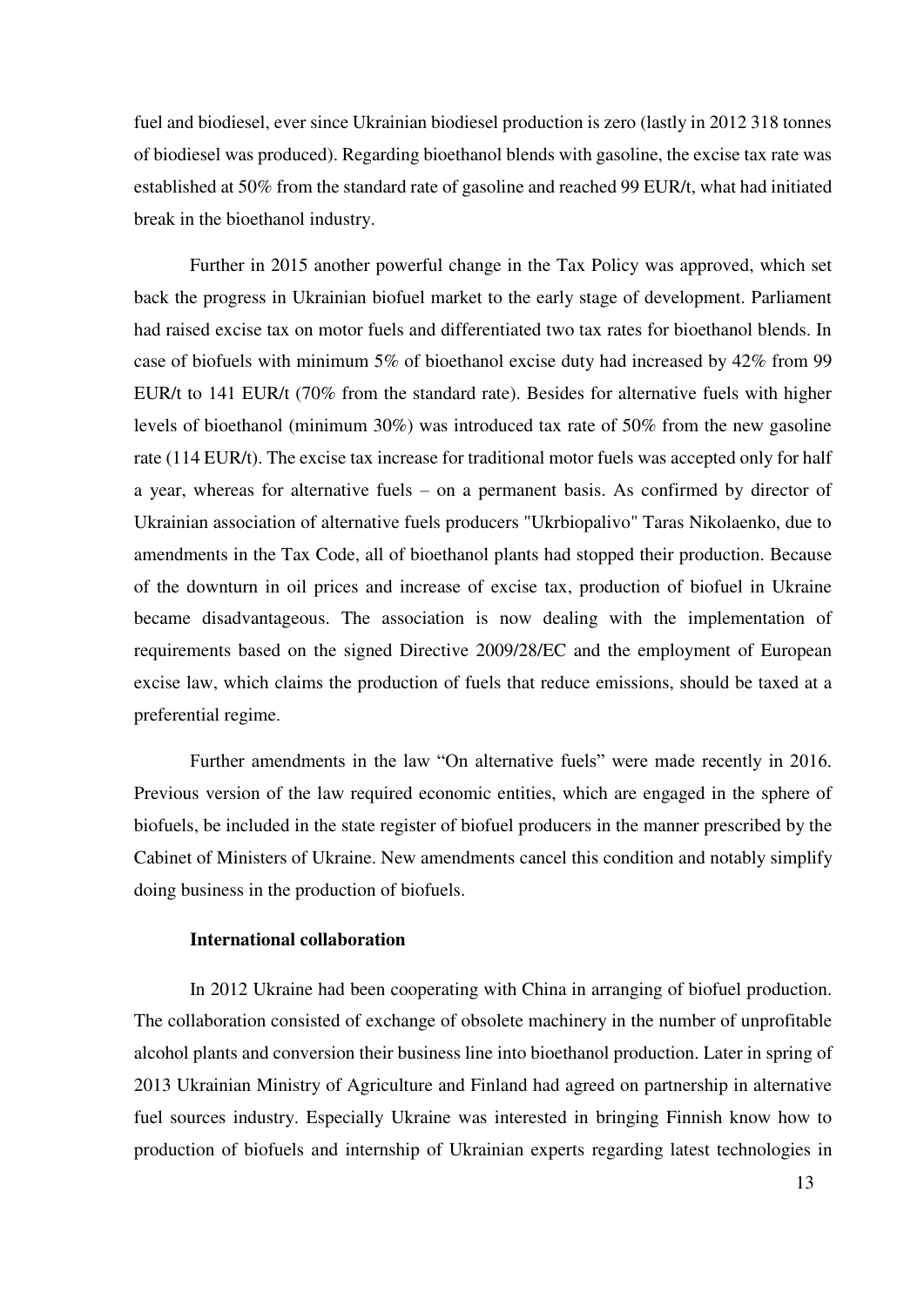energy saving (Ministry of Agrarian Policy and Food 2013). Ukrainian international cooperation is rather stronger in the feedstock production as compared to biofuels (Schaffartzik, 2013). This is explained by responsibilities of Ukraine regarding Renewable Energy Directive that liquid biofuels should comply with standards of sustainability, which are mainly feedstock based. Before all else Germany supported Ukraine in the crop production for years through project of German Society for International Cooperation, seminars and biofuel conferences, which were part of German-Ukrainian Agricultural Dialogue (IER, 2010; APD, 2013).

#### **Association of bioethanol producers in Ukraine**

To promote development in production of alternative motor fuels in 2012 "Ukrbiopalivo" – an Association of Producers of Alternative Fuels was founded. It consists of ten distilleries, which belong to state enterprise "Ukrspirt", and three private companies. The association took part in developing of mandatory blends of 5-7% of bioethanol in gasoline and nowadays strive on changes in the current Excise Tax Policy.

Excise tax rate for bioethanol blends with gasoline that came into force in 2014, led to the suspension of eleven distilleries in the same year. With existing excise tax Ukrainian biofuels became non-competitive with the traditional imported fuels. Currently, out of thirteen entities, only one private company "Eko-energiya" is operating, capacity of which is 1500 tons per month.

#### **Conclusions**

Ukrainian energy sector is most challenged sector in the country, which is built mainly based on the interests of oligarchs and lobbyists related to the conventional fuel production (Malygina, 2013). Therefore Ukraine does neither produce nor consume biofuels in the relevant volumes. Whereas country disadvantageously exports feedstock to Europe for cheaper price and purchase expensive gas and oil instead. Despite all mentioned, Ukraine has great competitive advantage in the production of biofuels as availability of the feedstock, fertile soils and support through investments and know-how from abroad. Thus national interest should be a shift from export of raw material to processing them into final biofuel products. Based on the experience of leading countries in the biofuels market, Ukraine should overcome energy dependence through establishment of biofuel production and its utilization within the country.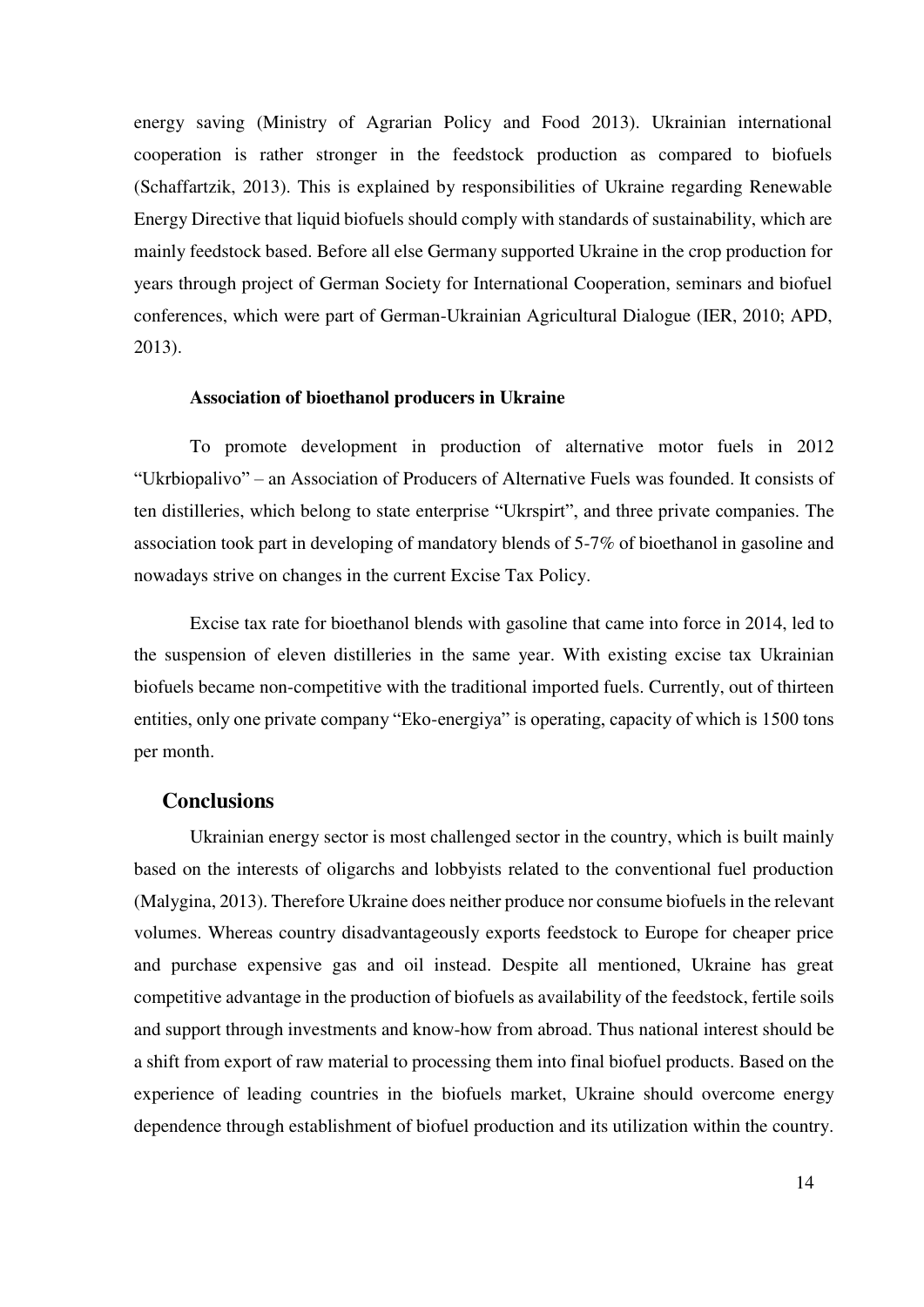In the recent years Ukraine was working on fulfilment of European standards in the sector of biofuels. Most importantly, as opposed to Russia, Ukraine has built legislative base which aims to support the industry development and offer large scale of benefits. But due to high excise duty, low oil prices and no penalties for not achieving established indicators, the biofuel industry currently stays non-operating.

According to Ukrainian Association of producers of alternative fuels, main barriers that hinder Ukrainian biofuel industry from rise are as follows:

- High rate of excise duty that made production of biofuel non-competitive to traditional motor fuels. Because of the Tax Code amendments, production of biodiesel had stopped already in 2013 and 13 bioethanol distilleries suspended their operation in the following years;
- Highly corrupted process of regulation of bioethanol production and fulfilment of standard technical requirements.

Recently Ministry of Agriculture had developed bill for a change of excise duty to zero rate and sent it to the Cabinet to consider. As soon as the amendment comes into force, the bioethanol demand is expected to rise up to 215 - 300 thousand tons. Meanwhile annual Ukrainian bioethanol production capacity reaches maximum level at 25% of the demand (Kalnitskaya, 2013). But so far Ministry of Agriculture in cooperation with "Ukrbiopalivo" plan to focus on bringing national standards of legislation in line with EU norms, simplify regulation of bioethanol production and replace mandatory bioethanol blends by economic incentives.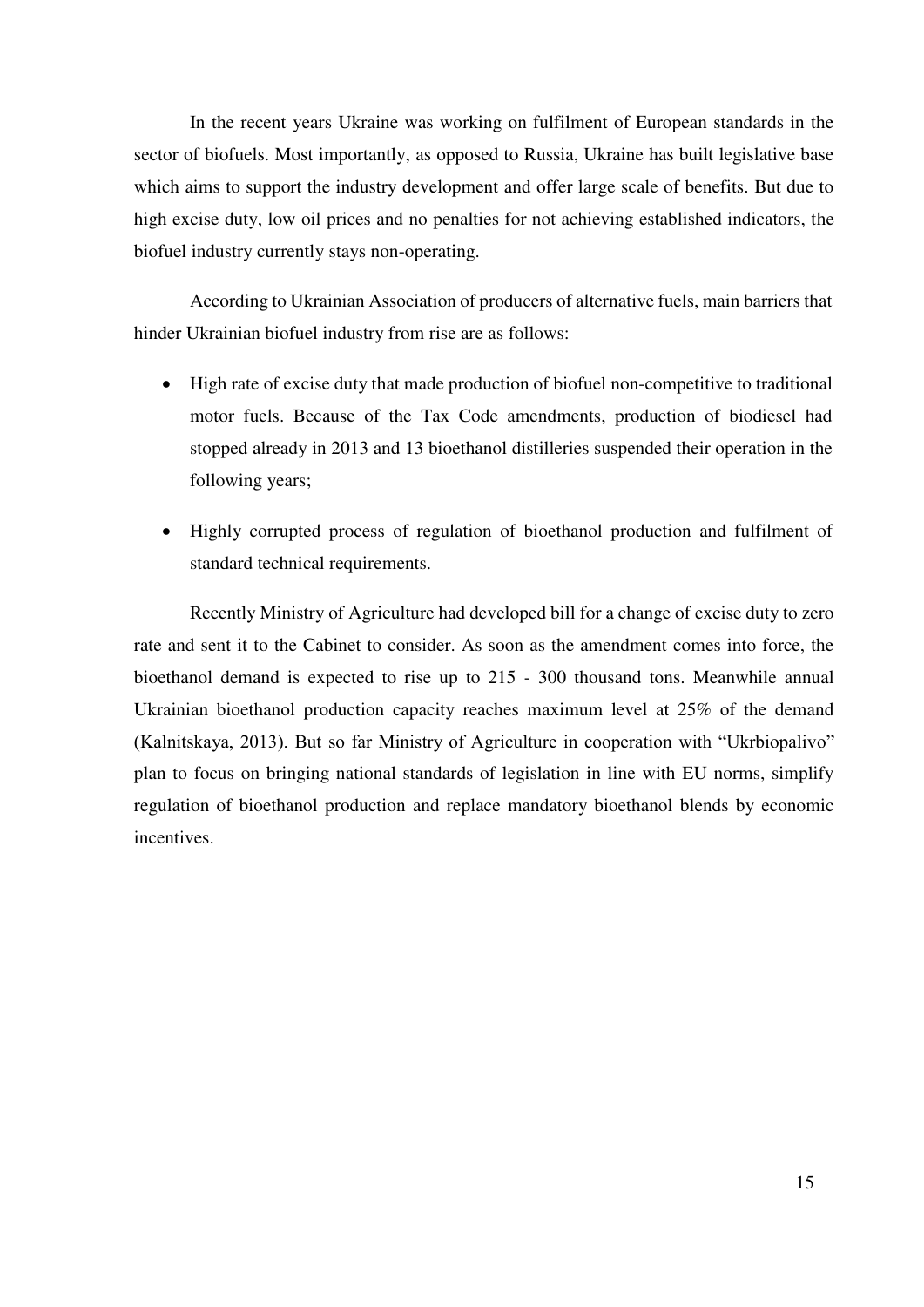### **List of references**

APD German-Ukrainian Agricultural Policy Dialogue, 2016. [online]. *IAMO.* [cit. 2016-09- 14]. Available at: [https://www.iamo.de/en/research/projects/details/apd/.](https://www.iamo.de/en/research/projects/details/apd/)

Arbuzov, S., 2013. This year agrarian sector can become the leader taking into account investment volumes. [online]. *Press service of first vice prime minister*. [cit. 2016-08-14]. Available at: [https://forua.wordpress.com/2013/06/04/arbuzov-agricultural-sector-can](https://forua.wordpress.com/2013/06/04/arbuzov-agricultural-sector-can-become-leader-in-volumes-of-investments/)[become-leader-in-volumes-of-investments/.](https://forua.wordpress.com/2013/06/04/arbuzov-agricultural-sector-can-become-leader-in-volumes-of-investments/)

Bari D., 2014. *Bio-based chemical industry: Challenges and opportunities*. IHS Blogs*.* [cit. 2016-08-28]. Available at: [http://blog.ihs.com/q12-bio-based-chemical-industry-challenges](http://blog.ihs.com/q12-bio-based-chemical-industry-challenges-and-opportunities)[and-opportunities](http://blog.ihs.com/q12-bio-based-chemical-industry-challenges-and-opportunities) 

Barros S., 2015. *Brazil: Biofuels Annual: Biofuels - Ethanol and Biodiesel* [online]. USDA Foreign Agricultural Service: GAIN. [cit. 2017-08-3].

Blanco M., Adenauer M., Shrestha S., Becker A., 2013. *Methodology to assess EU Biofuel Policies: The CAPRI Approach* [online]. European Commission: Joint Research Centre. [cit. 2017-07-20]. ISSN 1831-9424. Available at:<http://ftp.jrc.es/EURdoc/JRC80037.pdf>

Bland A., 2015. *Conventional biofuels: a busted flush* [online]. IHS Markit,[cit. 2016-08-29]. Available at:<http://blog.ihs.com/q22-video:-conventional-biofuels-a-busted-flush>

BP Statistical Review of World Energy, 2015. [online] ,[cit. 2016-08-29] Available at: bp.com/statisticalreview

Chakrabortty A., 2008. *The global food crises* [online]. Food and Agriculture Organization of the United Nations [cit. 2016-08-18]. Available at: <http://www.un.org/esa/socdev/rwss/docs/2011/chapter4.pdf>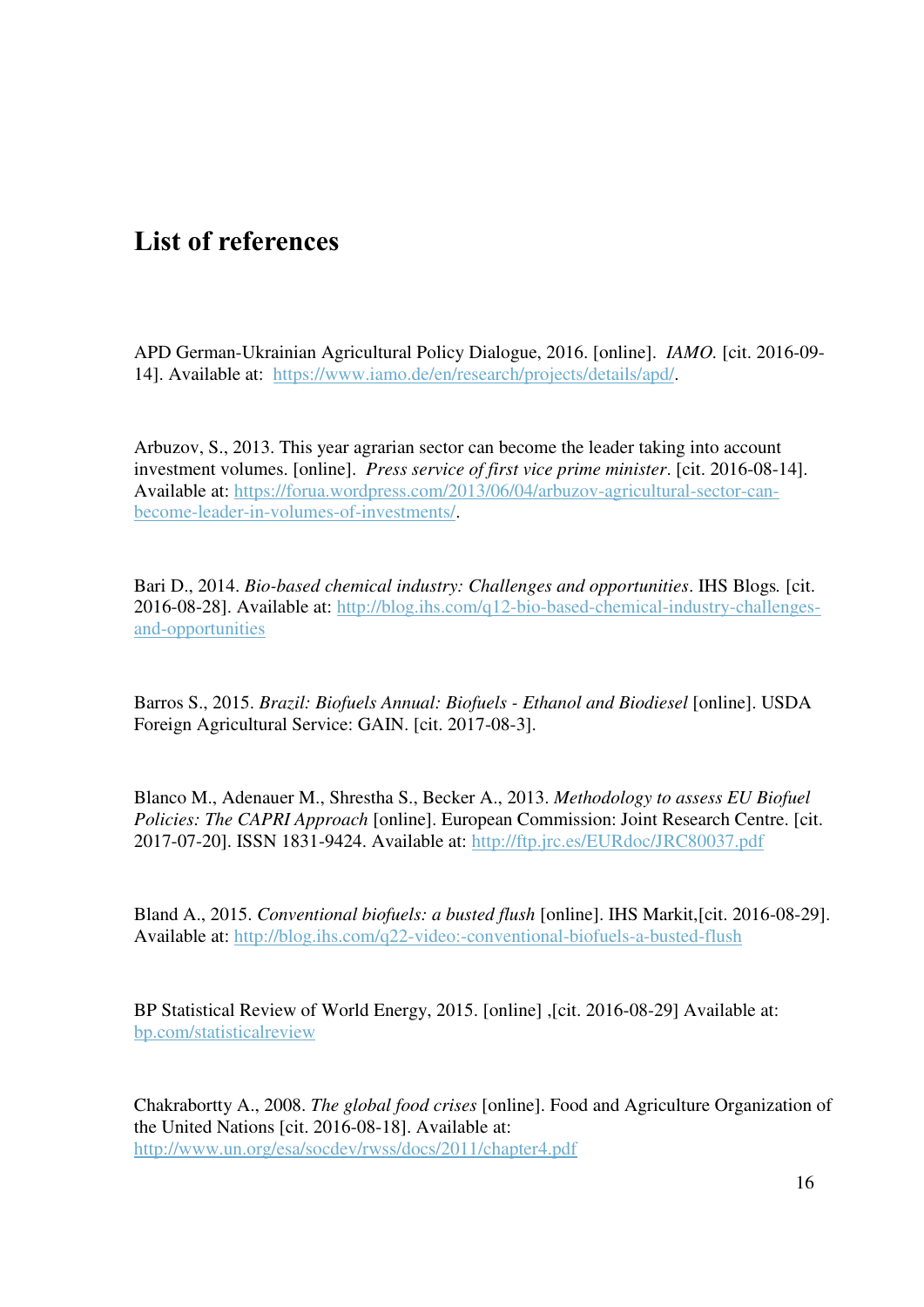Climate Action Tracker: Ukraine. [online] Available at: [http://climateactiontracker.org/countries/developed/ukraine.html.](http://climateactiontracker.org/countries/developed/ukraine.html)

De Gorter, Just H. , 2008. *"Water" in the U.S. Ethanol Tax Credit and Mandate: Implications for Rectangular Deadweight Costs and the Corn-Oil Price Relationship* [online]. Department of Applied Economics and Management, Cornell University.

Doku A., Di falco S., 2012. Biofuels in developing countries: Are comparative advantages enough? *Energy Policy 44 101–117* [online]. [cit. 2016-11-23].

Eight Joint EU-Ukraine. (2016). [online]. *European Commission*. [cit. 2016-08-21]. Available at: [https://ec.europa.eu/energy/sites/ener/files/documents/20140320\\_mou\\_progress\\_report8\\_en.p](https://ec.europa.eu/energy/sites/ener/files/documents/20140320_mou_progress_report8_en.pdf) [df](https://ec.europa.eu/energy/sites/ener/files/documents/20140320_mou_progress_report8_en.pdf) 

Environmental consequences of the Chernobyl accident and their remediation: twenty years of experience, 2006. Report of the UN Chernobyl Forum Expert Group 'Environment' (EGE). *Atomic Energy Agency* [online]. [cit. 2016-12-15]. ISSN 1020-6566. Available at: [http://www-pub.iaea.org/MTCD/publications/PDF/Pub1239\\_web.pdf](http://www-pub.iaea.org/MTCD/publications/PDF/Pub1239_web.pdf) 

*European Renewable Ethanol: State of the industry 2015* [online]. ePure, 2015 [cit. 2017-07- 5]. Available at: [http://epure.org/media/1215/epure\\_state\\_industry2015\\_web.pdf](http://epure.org/media/1215/epure_state_industry2015_web.pdf) 

Farkov A., 2016. Bez Nefti. *Amic* [online]. [cit. 2016-9-28]. Available at: <http://www.amic.ru/news/320494/>

Geletukha, G, Zeleznaya T., 2012. Mesto bioenergetiky v projekte obnovlennoj energeticheskoj strategii Ukrainy do 2030 goda. [online]. UABIO. [cit. 2016-08-15]. Available at: http://www.journal.esco.co.ua/industry/2013\_5/art127\_1.pdf

Geletukha, G, et. al.,2015. Analyses of energy strategies of EU and world countries and role of renewables in their energy systems. [online]. *Bioenergy Association of Ukraine.* [cit. 2016-09-2]. Available at: [http://uabio.org/en/activity/uabio-articles/3075-bioenergy](http://uabio.org/en/activity/uabio-articles/3075-bioenergy-strategies-part-2)[strategies-part-2](http://uabio.org/en/activity/uabio-articles/3075-bioenergy-strategies-part-2)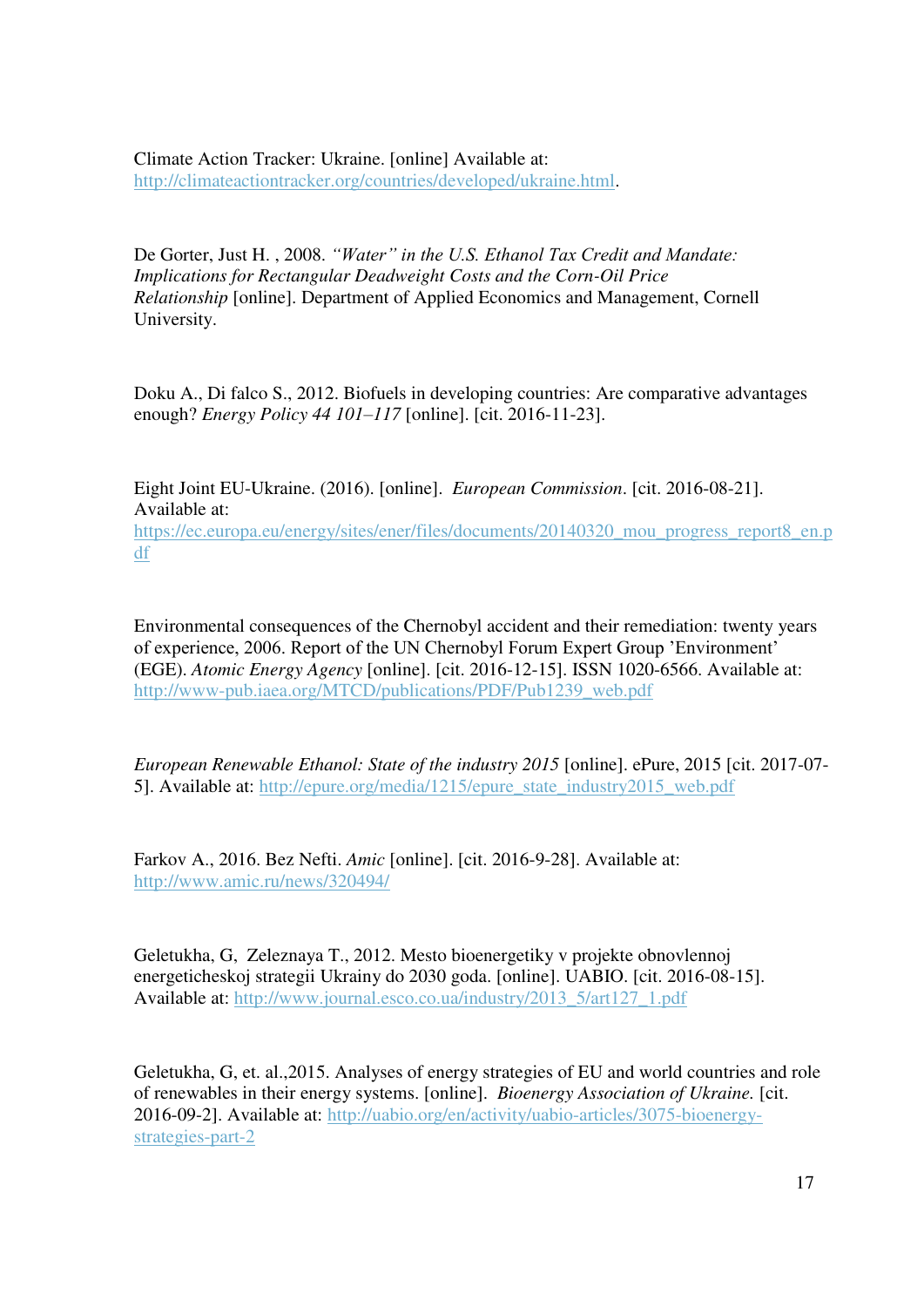Geletukha, G. (2012) Nuzen li Ukraine biogas? [online] *Obozrevatel.* [cit. 2016-09-3]. Available at:<http://obozrevatel.com/author-column/73812-nuzhen-li-ukraine-biogaz.htm>

Geletukha, G., et. al., 2006. Overview on Renewable Energy in Agriculture and Forestry in Ukraine . [online]. *German – Ukrainian Agricultural Policy Dialogue.* [cit. 2016-09-6]. Available at:

[http://www.ier.com.ua/files/publications/Policy\\_papers/Agriculture\\_dialogue/2006/AgPP6\\_e](http://www.ier.com.ua/files/publications/Policy_papers/Agriculture_dialogue/2006/AgPP6_en.pdf) [n.pdf](http://www.ier.com.ua/files/publications/Policy_papers/Agriculture_dialogue/2006/AgPP6_en.pdf) 

GIZ. Ukraine, 2016. [online] [cit. 2016-09-21]. Available at: <https://www.giz.de/en/worldwide/302.html>.

*Global trends in renewable energy investment 2016* [online]. Frankfurt School-UNEP Centre/BNEF. [cit. 2016-08-28]. Available at: [http://fs-unep](http://fs-unep-centre.org/sites/default/files/publications/globaltrendsinrenewableenergyinvestment2016lowres_0.pdf)[centre.org/sites/default/files/publications/globaltrendsinrenewableenergyinvestment2016lowr](http://fs-unep-centre.org/sites/default/files/publications/globaltrendsinrenewableenergyinvestment2016lowres_0.pdf) [es\\_0.pdf](http://fs-unep-centre.org/sites/default/files/publications/globaltrendsinrenewableenergyinvestment2016lowres_0.pdf) 

Greenfield Creditors Group, 2016. [online]. [cit. 2016-10-21]. Available at: <https://greenfieldcreditorsgroup.wordpress.com/>

Intended Nationally Determined Contribution (INDC) of Ukraine to a New Global Climate Agreement, 2016. [online]. [cit. 2016-09-21]. Available at: [http://www4.unfccc.int/submissions/INDC/Published%20Documents/Ukraine/1/150930\\_Ukr](http://www4.unfccc.int/submissions/INDC/Published%20Documents/Ukraine/1/150930_Ukraine_INDC.pdf) [aine\\_INDC.pdf.](http://www4.unfccc.int/submissions/INDC/Published%20Documents/Ukraine/1/150930_Ukraine_INDC.pdf)

International Energy Outlook 2016. *U.S. Energy Information Administration (EIA)* [online]. 2016, s. 290 [cit. 2016-05-14]. Available at:<http://www.eia.gov/outlooks/ieo>

*International Energy Statistics: Biofuels Production* [online]. Renewable Fuels Association, 2016 [cit. 2017-08-1]. Available at:<http://www.afdc.energy.gov/data/10331>

Joffe M., 2011. Problemy razvitija biotoplivnoj otrasli [online]. *Gomel State Technical University* [cit. 2016-07-2]. Available at: [https://elib.gstu.by](https://elib.gstu.by/)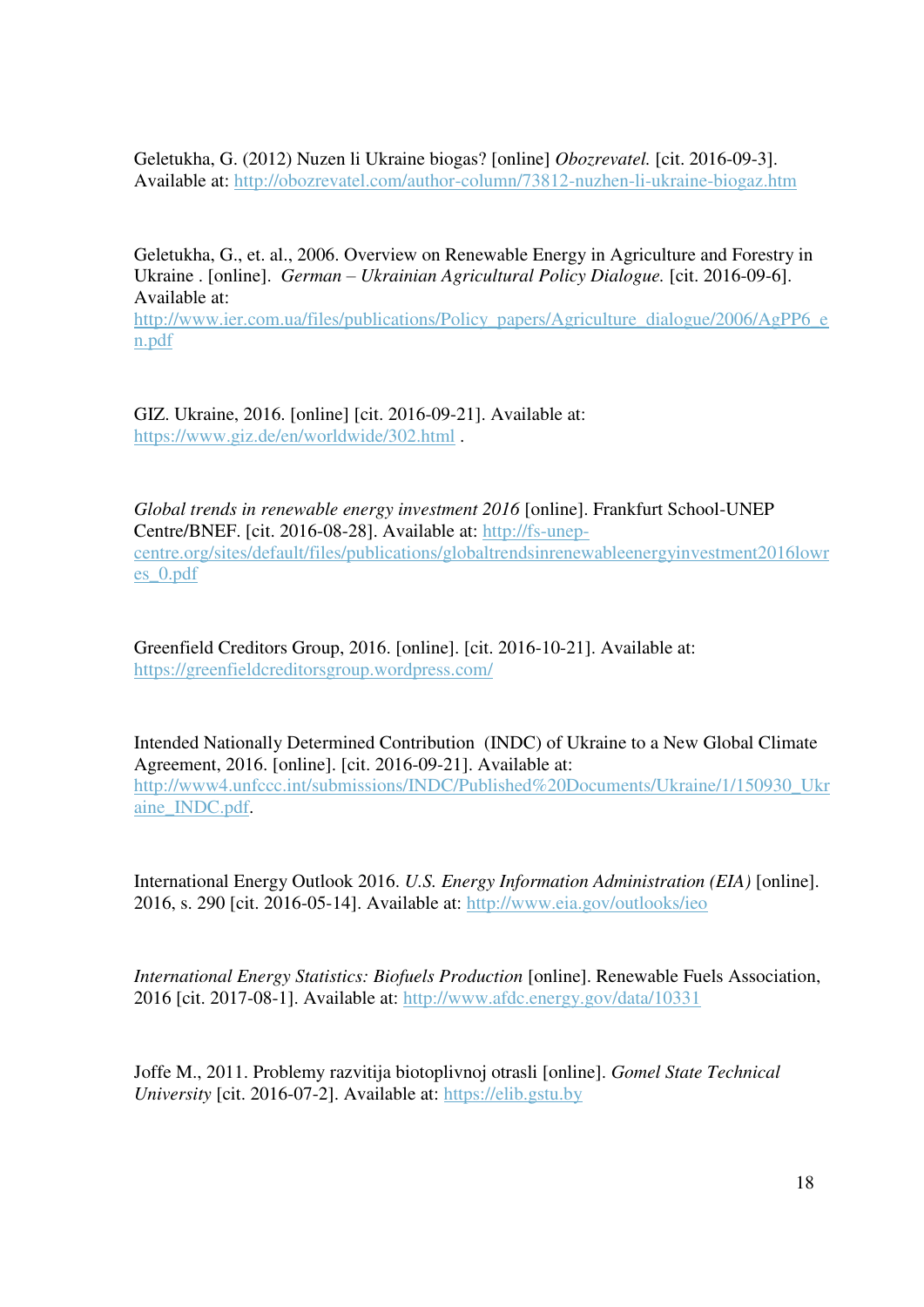Kaletnik G., Prutska O., Pryshliak N., 2014. Resource potential of bioethanol and biodiesel production in Ukraine. *Visegrad Journal on Bioeconomy and Sustainable Development* [online]. [cit. 2016-10-12]. DOI: 10.2478/vjbsd-2014-0002. ISSN 1339-3367. Available at: [http://www.degruyter.com/view/j/vjbsd.2014.3.issue-1/vjbsd-2014-0002/vjbsd-2014-](http://www.degruyter.com/view/j/vjbsd.2014.3.issue-1/vjbsd-2014-0002/vjbsd-2014-0002.xml) [0002.xml](http://www.degruyter.com/view/j/vjbsd.2014.3.issue-1/vjbsd-2014-0002/vjbsd-2014-0002.xml) 

Kalnitskaya J., 2013. Business opportunities in the bio-based economy in Ukraine [online]. *ProMarketing Ukraine*, 2013 [cit. 2016-10-19]. Available at:

[http://www.biobasedeconomy.nl/wp-content/uploads/2011/08/BBE-Ukraine-study-2013-12-](http://www.biobasedeconomy.nl/wp-content/uploads/2011/08/BBE-Ukraine-study-2013-12-13.pdf) [13.pdf](http://www.biobasedeconomy.nl/wp-content/uploads/2011/08/BBE-Ukraine-study-2013-12-13.pdf) 

Kantamanemi, R.(2014), Executive Summary of Evaluation. *International Finance Corporation.* [online]. [cit. 2017-01-12]. Available at: [http://www.ifc.org/wps/wcm/connect/ced716804602cb75adf6bd9916182e35/Terminal+Eval](http://www.ifc.org/wps/wcm/connect/ced716804602cb75adf6bd9916182e35/Terminal+Evaluation+of+RSEFP.pdf?MOD=AJPERES) [uation+of+RSEFP.pdf?MOD=AJPERES](http://www.ifc.org/wps/wcm/connect/ced716804602cb75adf6bd9916182e35/Terminal+Evaluation+of+RSEFP.pdf?MOD=AJPERES) 

Katona, V., 2016. Realizing Russia's renewable energy potential in 2017. *Russia Direct.* [online]. [cit. 2016-08-29]. Available at: [http://www.russia-direct.org/opinion/realizing](http://www.russia-direct.org/opinion/realizing-russias-renewable-energy-potential-2017)[russias-renewable-energy-potential-2017](http://www.russia-direct.org/opinion/realizing-russias-renewable-energy-potential-2017) 

Key Renewables Trends Excerpt form : Renewables information, 2016. *International Energy Agency*. [online]. [cit. 2016-05-14]. Available at: <https://www.iea.org/publications/freepublications/publication/KeyRenewablesTrends.pdf>

Lane, J. Biofuels Mandates Around the World: 2016. *Biofuels Digest* [online]. 2016 [cit. 2016-06-29]. Available at: [http://www.biofuelsdigest.com/bdigest/2016/01/03/biofuels](http://www.biofuelsdigest.com/bdigest/2016/01/03/biofuels-mandates-around-the-world-2016/)[mandates-around-the-world-2016/](http://www.biofuelsdigest.com/bdigest/2016/01/03/biofuels-mandates-around-the-world-2016/) 

Malygina, K., 2013. The oligarchization of the Ukrainian energy sector under Victor Yanukovytsc 2010- 2012. [cit. 2016-10-12] *UkraineAnalysen* 112, 2-6.

Medvedkova I., Trudayeva, T., 2013. Biofuel market: problems and prospects. *Mosty,* vol. 6, no. 3.

*Ministry of Agrarian Policy and Food* [online]. [cit. 2016-10-12]. Available at: <http://minagro.gov.ua/en/node/5529>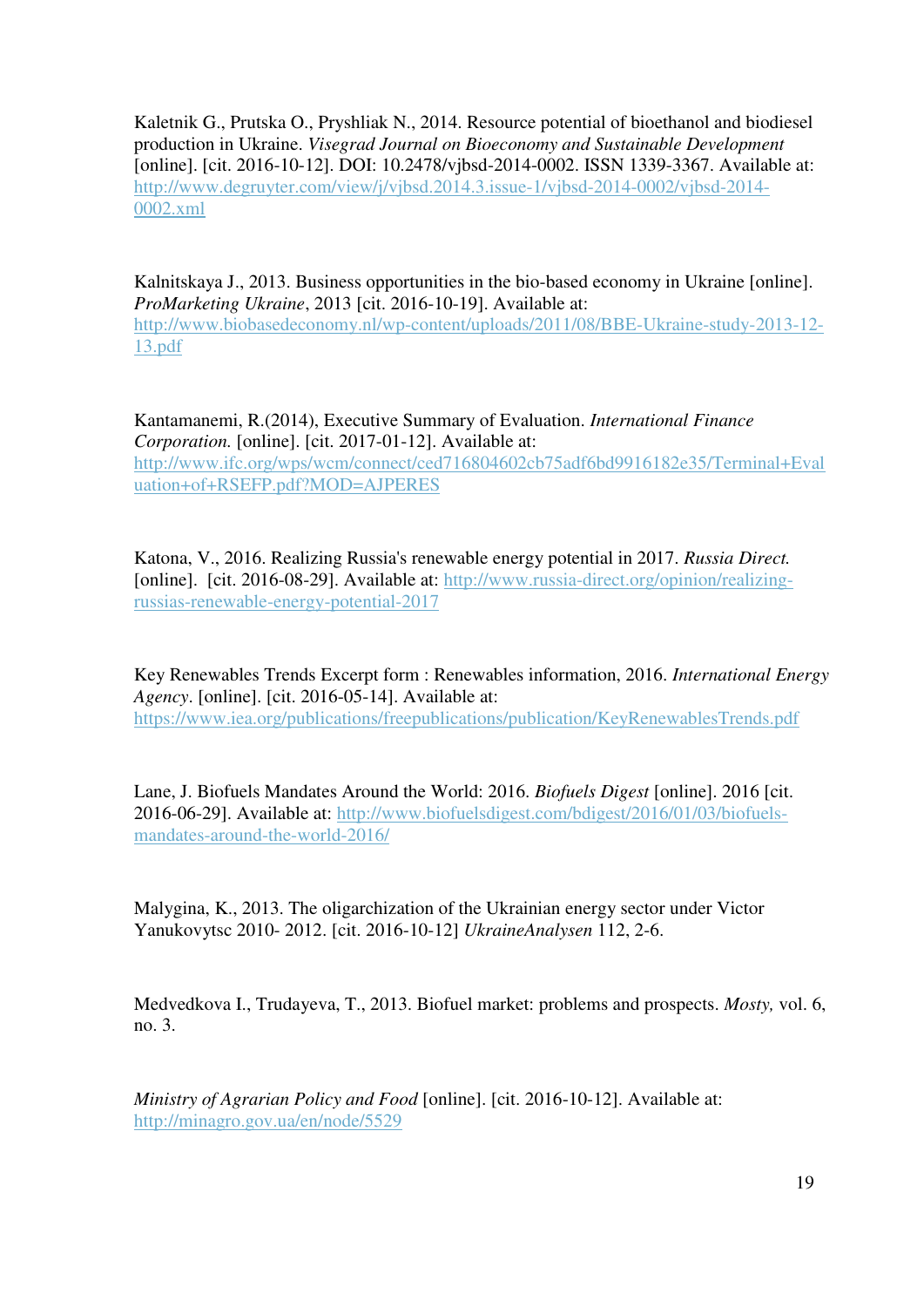Minnesota Biodiesel Program. *Minnesota Department of Agriculture* [online]. [cit. 2016-07- 28] Available at:<http://www.mda.state.mn.us/renewable/biodiesel/aboutbiodiesel.aspx>

Neft Urals, 2016 *Minprom: Informational Agency* [online]. [cit. 2017-01-12]. Available at: <http://minprom.ua/news/205190.html>

O'Kray C., Wu K, 2010. *Biofuels in China: Development Dynamics, Policy Imperatives, and Future Growth* [online]. International Association for Energy Economics [cit. 2016-08-28]

Oilseeds: world markets and trade. *USDA* [online]. 2017 [cit. 2017-1-1]. Available at: <http://usda.mannlib.cornell.edu/usda/current/oilseed-trade/oilseed-trade-01-12-2017.pdf>

Osterkorn M., Lemaire X., Emerging market for Green Certificates. *United Nations: Sustainable development knowledge platform* [online]. 2008 [cit. 2017-07-3]. Available at: [http://www.un.org/esa/sustdev/csd/csd15/lc/reep\\_emgc.pdf](http://www.un.org/esa/sustdev/csd/csd15/lc/reep_emgc.pdf) 

*Overview on Renewable Energy in Agriculture and Forestry in Ukraine, 2010* [online]. The Institute for Economic Research and Policy Consulting (IER) [cit. 2016-10-13]. Available at: [http://www.ier.com.ua/ua/institute/about\\_institute](http://www.ier.com.ua/ua/institute/about_institute) 

Patni N., Shibu G. Pillaji , Dwivedi A. Wheat as a Promising Substitute of Corn for Bioethanol Production, *Procedia Engineering*, Volume 51, 2013, Pages 355-362

Petro N., 2016. Why Ukraine needs Russia more than ever. *The Guardian*. [online]. [cit. 2016-09-25]. Available at: [https://www.theguardian.com/world/2016/mar/09/ukraine-needs](https://www.theguardian.com/world/2016/mar/09/ukraine-needs-russia-nicolai-petro)[russia-nicolai-petro](https://www.theguardian.com/world/2016/mar/09/ukraine-needs-russia-nicolai-petro) 

Pochemu Ukraina ne pochuvstvovala padenie mirovych cen na neft, 2016. [online] The Kiev tomes. [cit. 2016-09-10] Available at: [http://thekievtimes.ua/economics/462068-pochemu](http://thekievtimes.ua/economics/462068-pochemu-ukraina-ne-pochuvstvovala-padenie-mirovyx-cen-na-neft.html)[ukraina-ne-pochuvstvovala-padenie-mirovyx-cen-na-neft.html](http://thekievtimes.ua/economics/462068-pochemu-ukraina-ne-pochuvstvovala-padenie-mirovyx-cen-na-neft.html) 

Policies and measures: Ukraine. Green Tariff (Feed-in Tariff).2009*.* [online] *International Energy Agency*. [cit. 2016-09-17]. Available at: <http://www.iea.org/policiesandmeasures/pams/ukraine/name-38470-en.php>.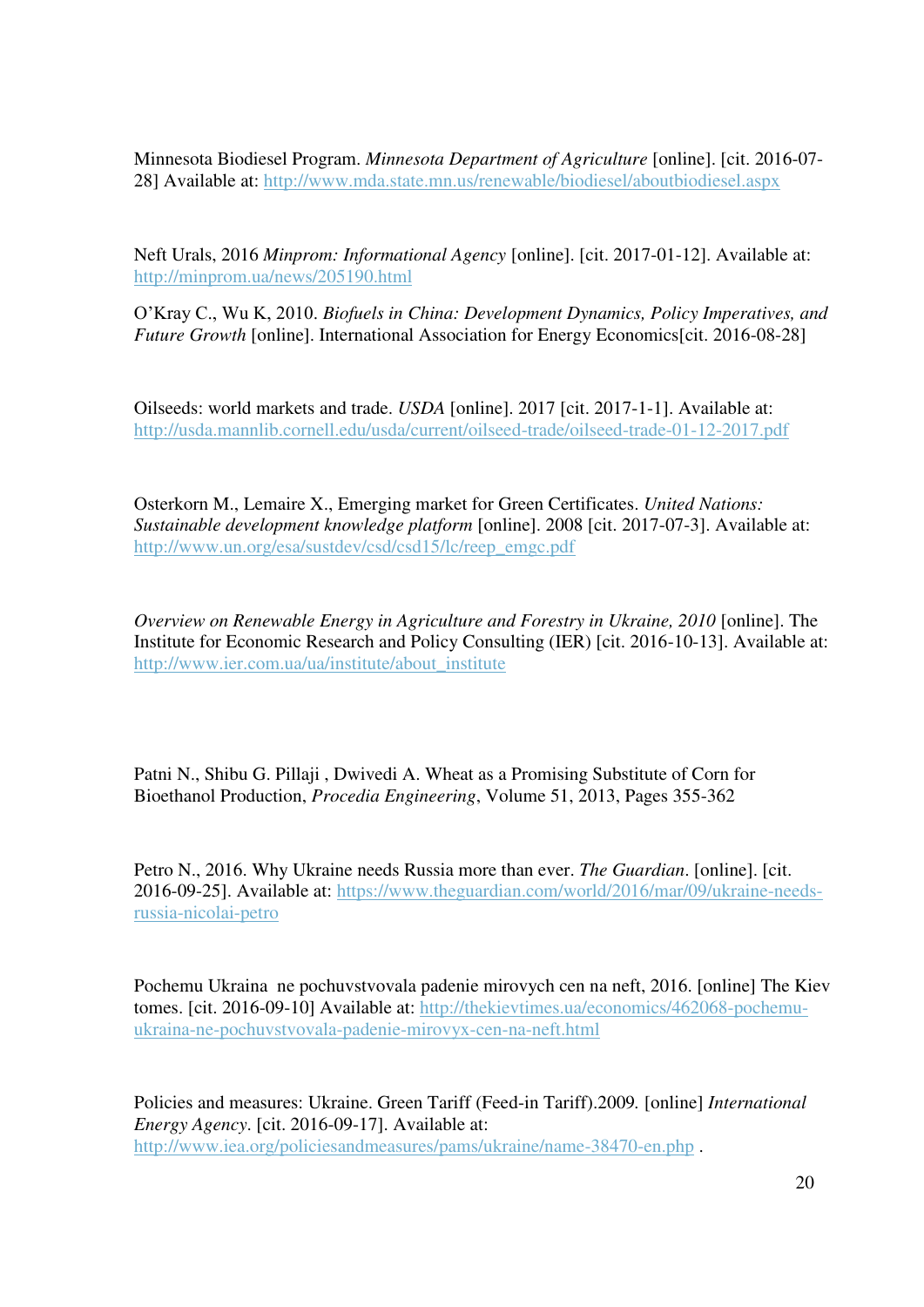Pouliot S., Babcock B. 2015, *How Much Ethanol Can Be Consumed in E85?* [online]. Center for Agricultural and Rural Development Iowa State University, [cit. 2016-06-21]. Available at: [http://lib.dr.iastate.edu/cgi/viewcontent.cgi?article=1050&context=card\\_briefingpapers](http://lib.dr.iastate.edu/cgi/viewcontent.cgi?article=1050&context=card_briefingpapers) 

Rahu M. Health effects of the Chernobyl accident: fears, rumours and the truth. European Journal of Cancer 2003;39:295–9.

Rajagopal D., Zilberman D., 2007. Review of environmental, economic and policy aspects of biofuels. *Policy Research Working Paper 4341*, The World Bank.

*Renewable Energy: Medium-Term Market Report 2015: Market Analysis and Forecasts to 2020* [online]. IEA. [cit. 2016-08-20]. Available at: <https://www.iea.org/Textbase/npsum/MTrenew2015sum.pdf>

*Renewable ethanol: driving jobs, growth and innovation throughout Europe: State of the Industry Report* [online]. ePure, 2014 [cit. 2016-06-22].

Renewables 2015. Global Status report. *Renewable Energy Policy Network for the 21st century* [online]. 2015, s. 251 [cit. 2016-05-20]. Available at: [http://www.ren21.net/wp](http://www.ren21.net/wp-content/uploads/2015/07/REN12-GSR2015_Onlinebook_low1.pdf)[content/uploads/2015/07/REN12-GSR2015\\_Onlinebook\\_low1.pdf](http://www.ren21.net/wp-content/uploads/2015/07/REN12-GSR2015_Onlinebook_low1.pdf) 

Schaffartzik A., Plank C., Brad A., 2014. Ukraine and the great biofuel potential? A political material flow analysis. *Visegrad Journal on Bioeconomy and Sustainable Development* [online]. [cit. 2016-10-12]. DOI: 10.1016/j.ecolecon.2014.04.026. ISBN 10.1016/j.ecolecon.2014.04.026. ISSN 1339-3367. Available at: <http://linkinghub.elsevier.com/retrieve/pii/S0921800914001438>

Schmetz E, Ackiewicz M, Tomlinson G, White C, Gray D, 2009; "Increasing Security and Reducing Carbon Emissions of the U.S. Transportation Sector: A Transformational Role for Coal with Biomass", *National Energy Technology Laboratory* 

SEC "Biomass", 2013. [online] *Scientific Engineering Centre "Biomass"*. [cit. 2016-10-3]. Available at: [http://biomass.kiev.ua/en/.](http://biomass.kiev.ua/en/)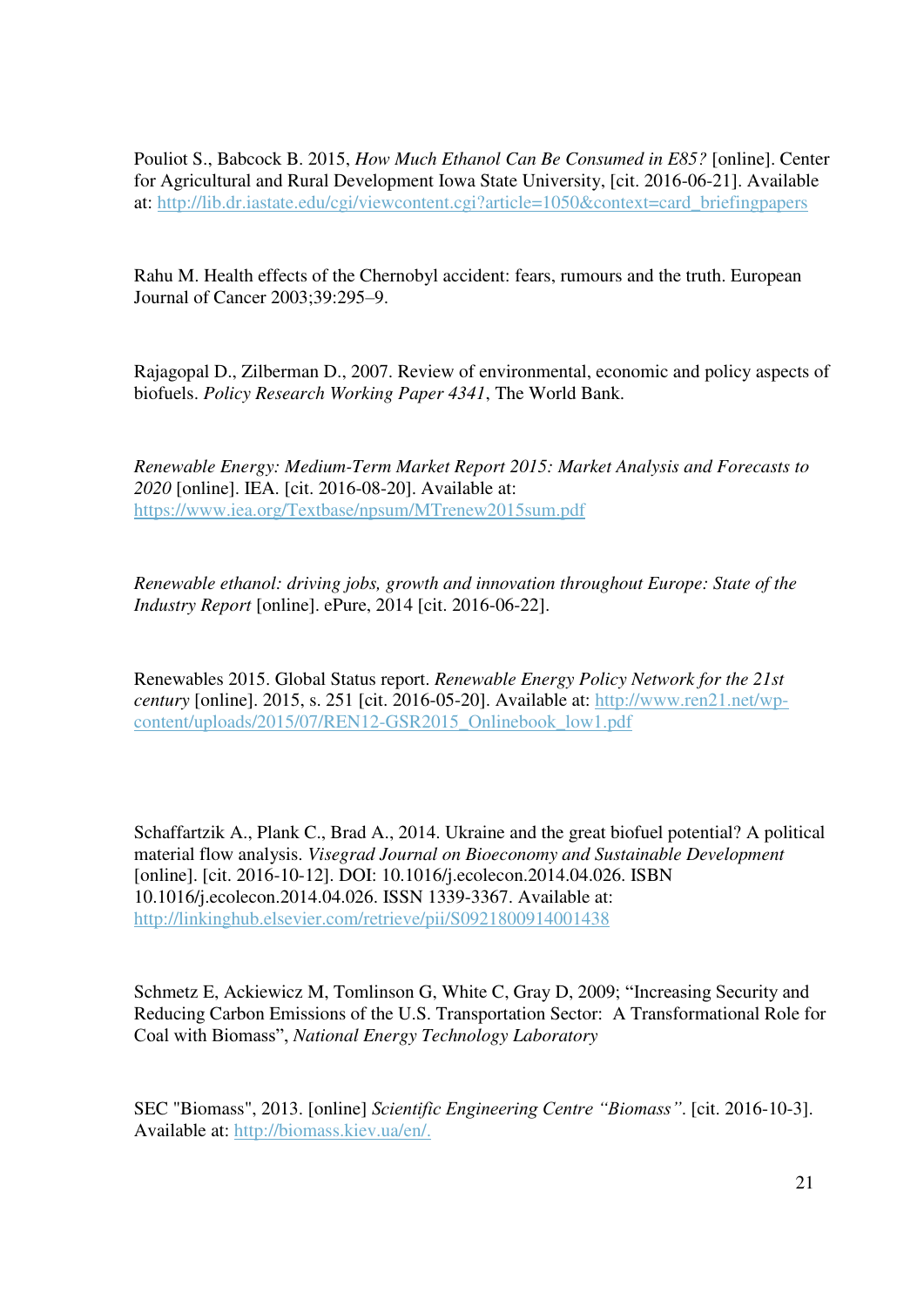Shrestha, D., 2012, Feedstock Yields and Prices for Biodiesel. [online] *eXtension.org* [cit. 2016-12-2]. Available at: [http://articles.extension.org/pages/54946/feedstock-yields-and](http://articles.extension.org/pages/54946/feedstock-yields-and-prices-for-biodiesel)[prices-for-biodiesel](http://articles.extension.org/pages/54946/feedstock-yields-and-prices-for-biodiesel) 

*State Statistics Service of Ukraine* [online]. [cit. 2016-11-1].Available at: <http://www.ukrstat.gov.ua/>

Su Y., Zhang P., 2015. An overview of biofuels policies and industrialization in the major biofuel producing countries. *Renewable and Sustainable Energy Reviews 50 (2015) 991– 1003* [online] [cit. 2016-08-14].

Sysoievis M., Cheriavskyi L., 2013. Legislative scheme of support for the renewable energy sector in Ukraine. [online] *Financier Worldwide*. [cit. 2016-11-28]. Available at: [https://www.financierworldwide.com/legislative-scheme-of-support-for-the-renewable](https://www.financierworldwide.com/legislative-scheme-of-support-for-the-renewable-energy-sector-in-ukraine/)[energy-sector-in-ukraine/](https://www.financierworldwide.com/legislative-scheme-of-support-for-the-renewable-energy-sector-in-ukraine/) 

The 6th International Specialized Exhibition, 2013. [online] [cit. 2016-09-1]. Available at: [http://www.biofuel.agro-expo.com/BioFuel\\_Press\\_News.htm.](http://www.biofuel.agro-expo.com/BioFuel_Press_News.htm)

*The largest producers of CO2 emissions worldwide in 2016, based on their share of global CO2 emissions* [online]. STATISTA. The Statistics Portal, 2016 [cit. 2017-06-16]. Available at:<http://www.statista.com/statistics/271748/the-largest-emitters-of-co2-in-the-world/>

The situation of export market of rapeseed in Ukraine and its products on the eve of the new season ,2016. [online] *Agro2b*. [cit. 2016-11-3]. Available at: [http://agro2b.ru/en/analytics/32343-Sostoyanie-eksportnogo-rynka-rapsa-Ukraine](http://agro2b.ru/en/analytics/32343-Sostoyanie-eksportnogo-rynka-rapsa-Ukraine-produktov.html)[produktov.html](http://agro2b.ru/en/analytics/32343-Sostoyanie-eksportnogo-rynka-rapsa-Ukraine-produktov.html) 

*Trends in global CO2 emissions 2015 Report* [online]. PBL Netherlands Environmental Assessment Agency, 2015 [cit. 2016-08-29]. Available at: [http://edgar.jrc.ec.europa.eu/news\\_docs/jrc-2015-trends-in-global-co2-emissions-2015](http://edgar.jrc.ec.europa.eu/news_docs/jrc-2015-trends-in-global-co2-emissions-2015-report-98184.pdf) [report-98184.pdf](http://edgar.jrc.ec.europa.eu/news_docs/jrc-2015-trends-in-global-co2-emissions-2015-report-98184.pdf) 

Tullo, A., 2016. *BP Will Exit Cellulosic Fuels*. Chemical & Engineering News. [online] Cen.acs.org. ,[cit. 2016-08-29]. Available at: [http://cen.acs.org/articles/92/i50/BP-Exit-](http://cen.acs.org/articles/92/i50/BP-Exit-Cellulosic-Fuels.html?type=paidArticleContent)[Cellulosic-Fuels.html?type=paidArticleContent](http://cen.acs.org/articles/92/i50/BP-Exit-Cellulosic-Fuels.html?type=paidArticleContent)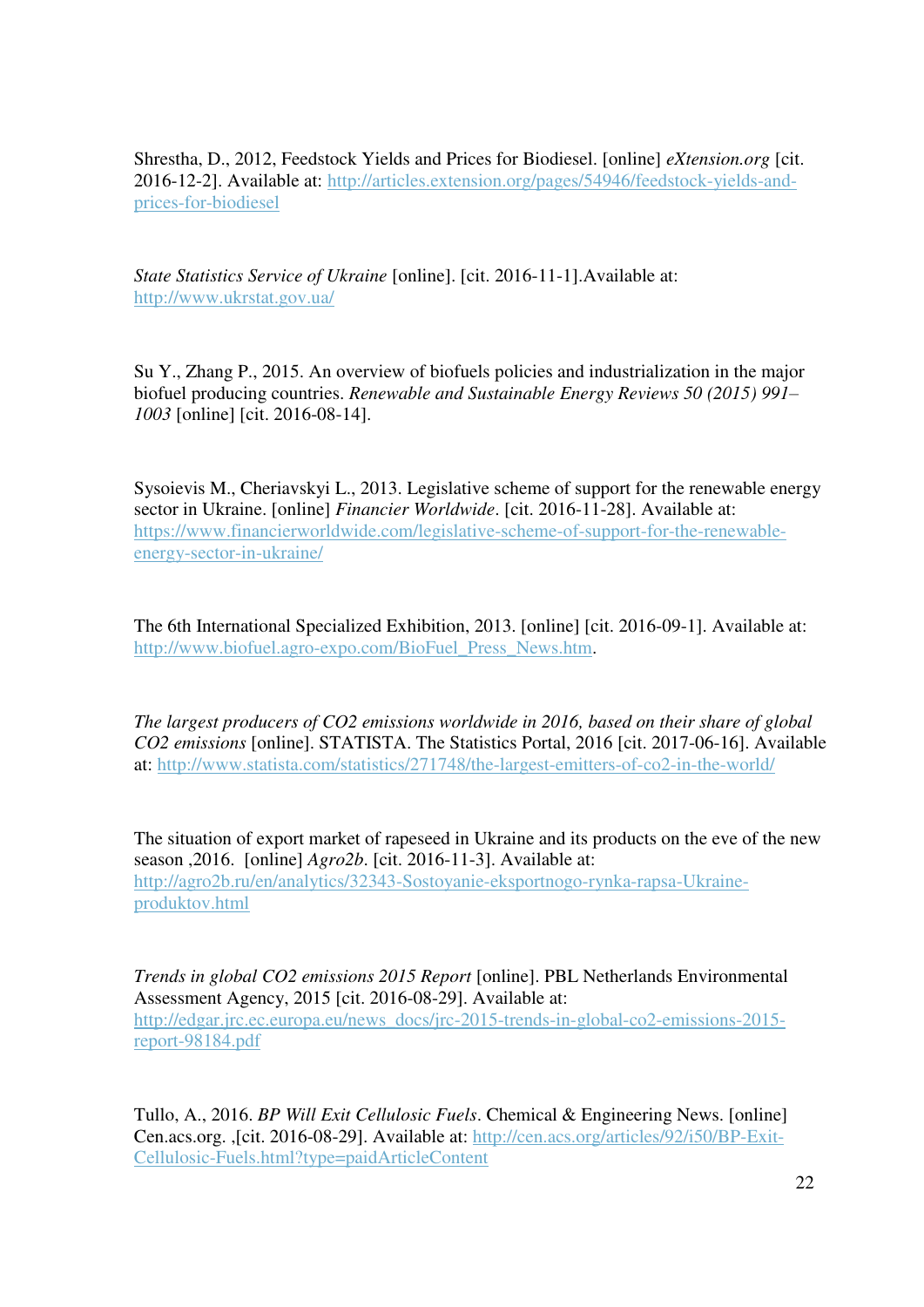Uglublennyj obzor politiky i program v sfere energoeffektivnosti, 2010. *Sekretariat Energeticheskoj Hartii* [online]. [cit. 2016-11-12]. Available at: [http://belgium.mfa.gov.by/docs/belarus\\_ee\\_2013\\_rus.pdf](http://belgium.mfa.gov.by/docs/belarus_ee_2013_rus.pdf) 

*UkrAgroConsult: Analytical center of Ukraine for the agricultural sector* [online]. [cit. 2017- 09-15]. Available at:<http://www.ukragroconsult.com/>

Ukraine not to face high prices for rapeseed - expert, 2016 [online]. [cit. 2016-12-3]. Available at:<http://www.apk-inform.com/en/agencynews/1071068#.WHhUUfnhDIU>

Ukraine. *Green Tariff (Feed-in Tariff)*, 2009. Available at: <http://www.iea.org/policiesandmeasures/pams/ukraine/name-38470-en.php>

Ukraine: Energy Balances for 2014. *IEA* [online]. [cit. 2016-11-12]. Available at: [http://www.iea.org/statistics/statisticssearch/report/?year=2014&country=UKRAINE&produ](http://www.iea.org/statistics/statisticssearch/report/?year=2014&country=UKRAINE&product=Balances) [ct=Balances](http://www.iea.org/statistics/statisticssearch/report/?year=2014&country=UKRAINE&product=Balances) 

*Ukrbiopalivo: Ukrainian Association of producers of alternative fuels* [online]. [cit. 2017-01- 12]. Available at:<http://ukrfuel.org/>

Vierhout, R. EU's Struggle for E10. *Ethanol Producer Magazine* [online]. 2014 [cit. 2016- 06-21]. Available at: [http://www.ethanolproducer.com/articles/10797/euundefineds-struggle](http://www.ethanolproducer.com/articles/10797/euundefineds-struggle-for-e10)[for-e10](http://www.ethanolproducer.com/articles/10797/euundefineds-struggle-for-e10) 

What is energy security? *International Energy Agency* [online]. [cit. 2016-04-11].Available at:<https://www.iea.org/topics/energysecurity/subtopics/whatisenergysecurity/>

World Bank Helps Belarus with Modernization of Energy Sector, 2014. World Bank [online] [cit. 2016-12-17]. Available at: [http://www.worldbank.org/en/news/press](http://www.worldbank.org/en/news/press-release/2014/03/31/world-bank-belarus-energy-sector)[release/2014/03/31/world-bank-belarus-energy-sector](http://www.worldbank.org/en/news/press-release/2014/03/31/world-bank-belarus-energy-sector) 

Zelenyj tarif v Ukraine, 2016. [online] *Solar Battery* [cit. 2016-10-1]. Available at: <http://www.solar-battery.com.ua/zelenyiy-tarif-v-ukraine/>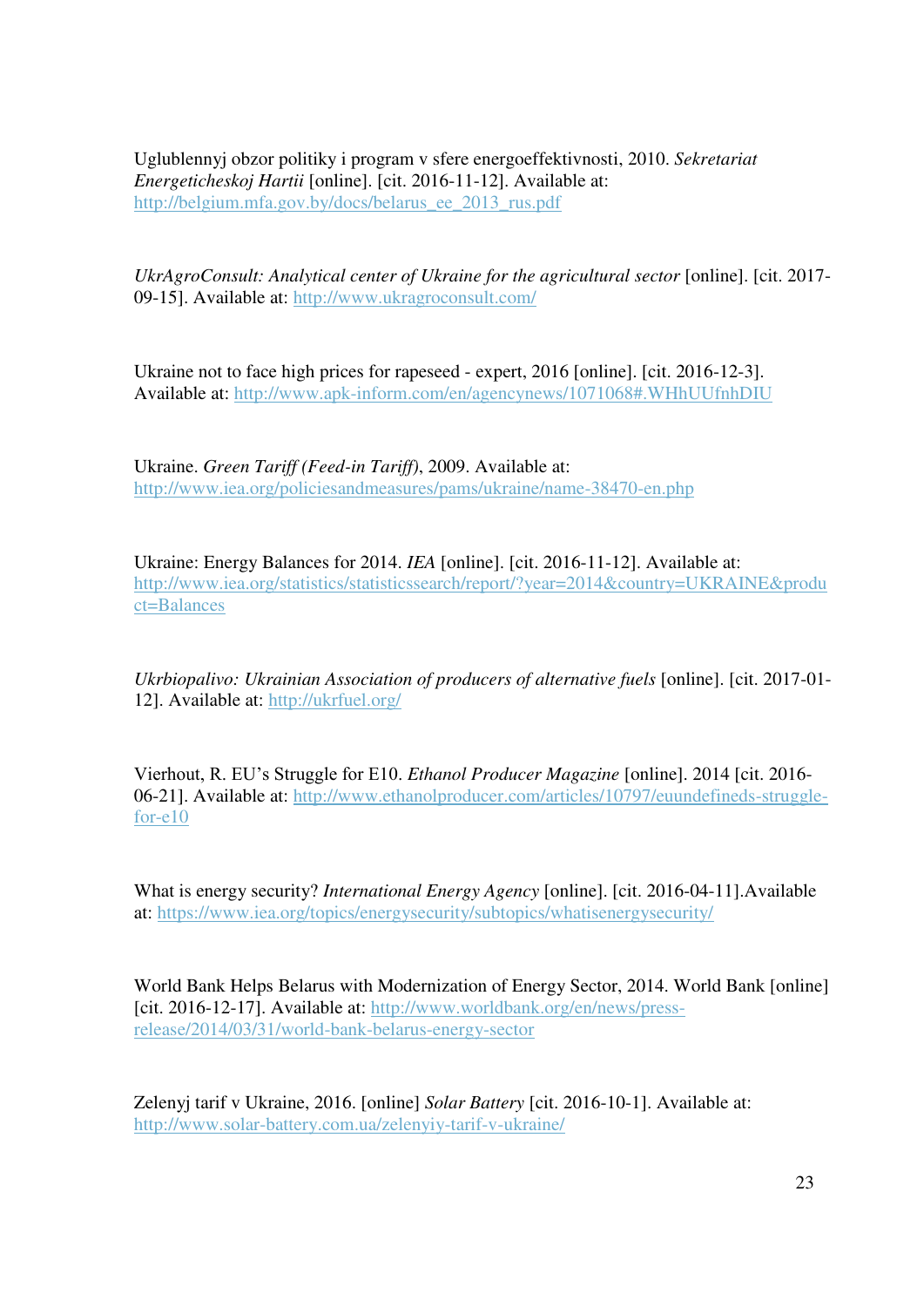Ziolkowska J., Simon L., 2011."Biomass Ethanol Production Faces Challenges." ARE Update 14(6): 5-8. University of California Giannini Foundation of Agricultural Economics.